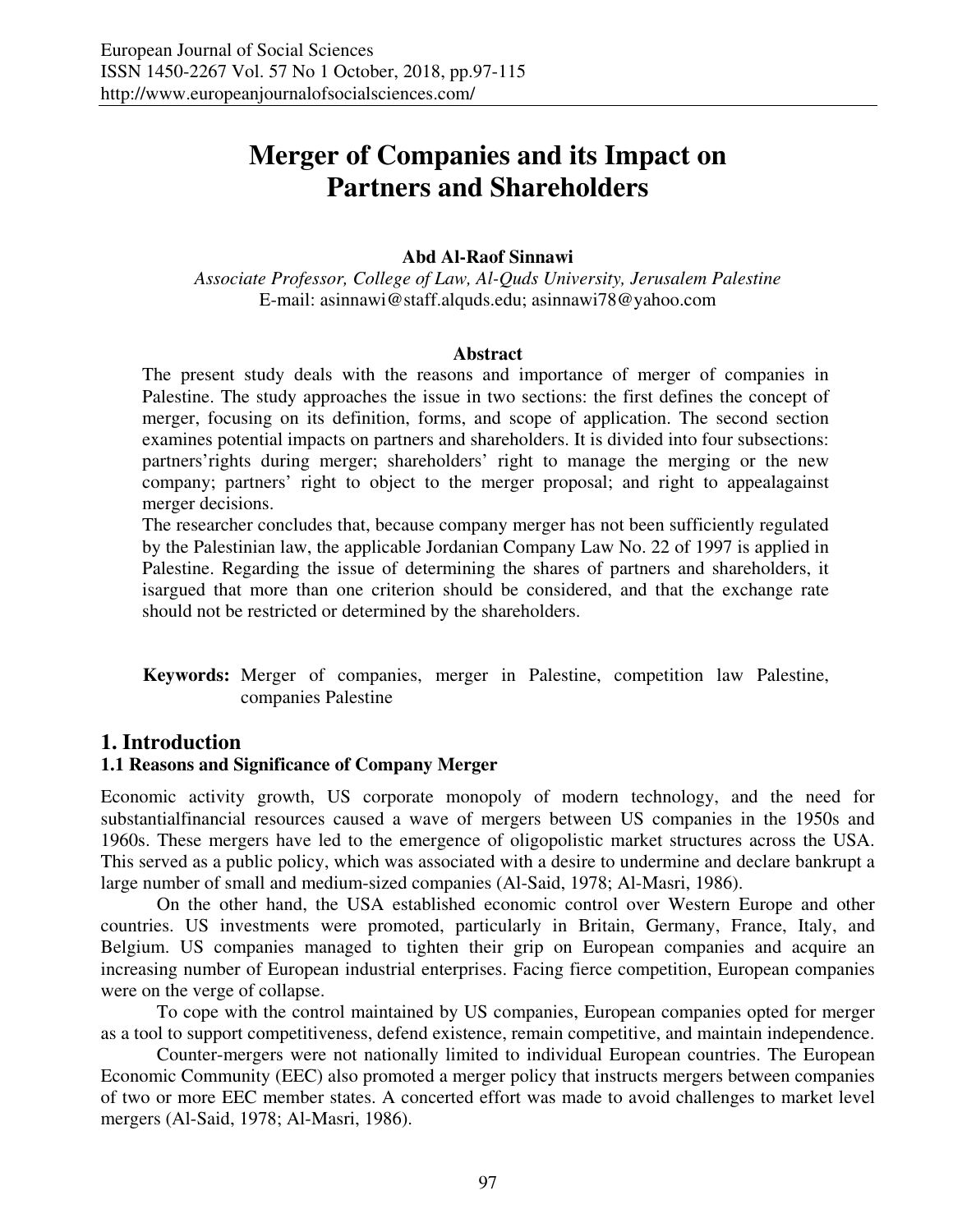Against this background, company merger is a tool of economic concentration<sup>1</sup> and conversion of small and medium-sized enterprises (SMEs) into large-scale corporations. Merged companies wish to collaborate and achieve integration by consolidating production tools to support competitiveness, increase productivity, introduce new products, improve the quality of goods, and reduce production cost and prices. Bringing about favourable and required conditions,mergers contribute to enhancing standardsof living, boost national economy, and yield greater profitability for shareholders. By contrast, companiesdesire to control and exercise monopoly, negatively reflecting on the quality, prices, and availability of goods. It also disrupts SME emergence and continuity, whereby it is an unfavourable practice. $<sup>2</sup>$ </sup>

This has prompted states to intervene and regulate company merger bylegislative acts. In line with state interests, relevant regulations differ from one state to another in terms of the purpose of merger and other forms of economic concentration. These may exercise strict control over merger processes with a view to maintaining free competition, protecting national economy, and fighting monopoly and control. In contrast, states may devise rules to promote mergers (Fahim, 1976; Al-Masri, 1986).

In Palestine, the Company Law No. 12 of 1964 in force in the West Bank, as well as the Company Laws of 1929 and 1930 operative in the Gaza Strip, do not provide a detailed account of merger. As these laws are outdated, companies wishing to merge apply the process prescribed by the Jordanian Company Law No. 22 of 1997 as amended. However, this important issue has recently prompted the Palestinian Ministry of National Economy to develop a draft company law, which consolidates company regulations in Palestine and keeps pace with relevant legislative developments. Earlier, draft company laws were produced in 2005, 2008, and 2010. Articles 204-216 of the 2010 Draft Company Law address company merger. Developed in 2016, the last draft company law regulates merger of companies under Articles 186-206.

#### **1.2. Research Problem**

The present paper does not aim to review provisions or account for earlier literature on the merger of companies. Rather, the paper offers new solutions to the problem faced byinterest holders and shareholders, whose rights are affected by the legal conversion of the forms of companies through merger. In addition, the paper contributes to improving the legal system in general, and the Palestinian legal framework in particular.

#### **1.3. Research Methodology**

 $\overline{a}$ 

This research paper is informed by a comparative approach. It presents the provisions of merger under the 2016 Palestinian Draft Company Law, a law in the making. The paper investigates the provisions cited by the 2016 Draft Company Law from other legislation, including Jordanian, Egyptian, and French laws. To this avail, the paper provides an overview of the current legal status (*lexlata*) and proposes legal solutions for potential predicaments. The 2016 Draft Company Law is the future law (*lexferenda*), reflecting what the company law should be.

The paper is also informed by an analytical approach, which analyses and derives provisions from legal texts.

<sup>1</sup> Economic concentration emerged in the USA in 1865. The phenomenon was increasingly alarming as corporate monopolies controlled petroleum, mining, banking and other sectors. Wealth was concentrated in the hands of a few individuals, serving their own interests and purposes (Al-Saghir, 2016).

 $2^2$  Mergers also vest large-scale corporations with political and economic powers, causing discomfort to state authorities.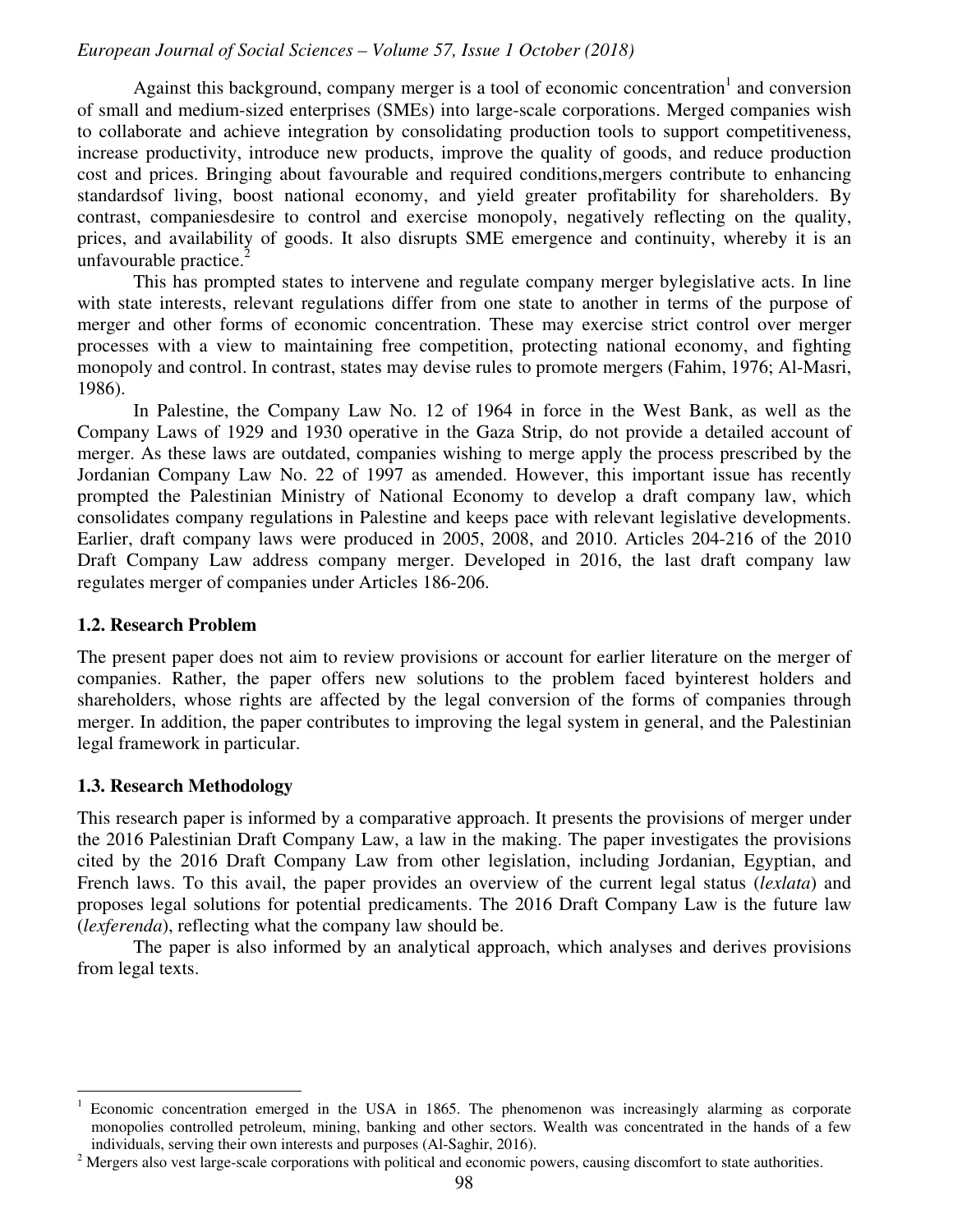## **1.4. Research Plan**

This research paper comprises two sections. Section 1 defines merger and provides an overview of the forms and scope of the merger of companies. Section 2 examines the impact of merger on partners and shareholders.

# **2. Definition, Forms and Scope of Merger**

This section consists of two subsections. Subsection 2.1 defines and presents the forms of merger. Subsection 2.2 elaborates on the scope of application of merger.

### **2.1. Definition and Forms of Merger**

#### **2.1.1. Definition of Merger**

Jurisprudence provides several definitions of merger<sup>3</sup>. All these revolve around the elements, conditions, and consequences of merger. For example, merger is a contract, according to which one or more companies areabsorbed into another. The corporate personality of the merged company ceases to exist, and its assets and liabilities are transferred to the merging company. Two or more companies are consolidated, terminating the corporate personality of each. The assets and liabilities of both companies are transferred to a new company (Al-Masri, 1986). This definition unveils the characteristic features of merger:

- 1. It is a contract; i.e. it takes place between relevant management bodies at the companies participating in the merger.
- 2. It involves existing companies that enjoy corporate personality.
- 3. It results in the termination of the corporate personality of the merged company, transference of its assets and liabilities to the merging<sup>4</sup> or new company resulting from the merger.

#### **2.1.2. Forms of Merger**

Forms of merger vary according to the perspective from which merger is viewed. In addition to the traditional classification, merger is divided along the lines of the nature of the operationsof companies participating in the merger. It also varies according to management intervention in the merger process (Fayyad, 2013).

#### **2.1.2.1. Traditional Classification of Merger**

According to its definition andrelevant regulations, merger is of two main types: (1) merger through absorption, and (2) merger through consolidation.

<sup>-</sup>3 Shafiq defines merger as the "termination of one or more companies by another, or the termination of two or more companies and incorporation of a new one, to which liabilities of the terminated companies are transferred" (Shafiq, 1957). Others define merger as the "absorption of two or more existing companies, either by merging one into another, or by incorporating a new company in which the existing companies merge" (Taha, 2008, 1982; Ahmed, 2009; Al-Jubour, 2013; Al-Fiqi, 2017).

<sup>4</sup> The Egyptian Court of Cassation confirms that merger, in its correct legal sense, occurs between companies that enjoy a corporate personality and independent financial liability. The personality of the merged company terminates and all its financial liabilities are transferred to the merging company. The latter legally replaces the former in terms of rights and obligations. The mere transference of a sector of a company's activity to another as an contribution in kind to its capital is not considered as a merger. In this case, the first company continues to retain its corporate personality and financial liability in relation to potentially outstanding obligations. Egyptian Court of Cassation, Objection 679, Judicial Year 40. Session of 19 April 1976, Technical Office, Year 27, p. 977. Also Abdul Tawwab, 2000.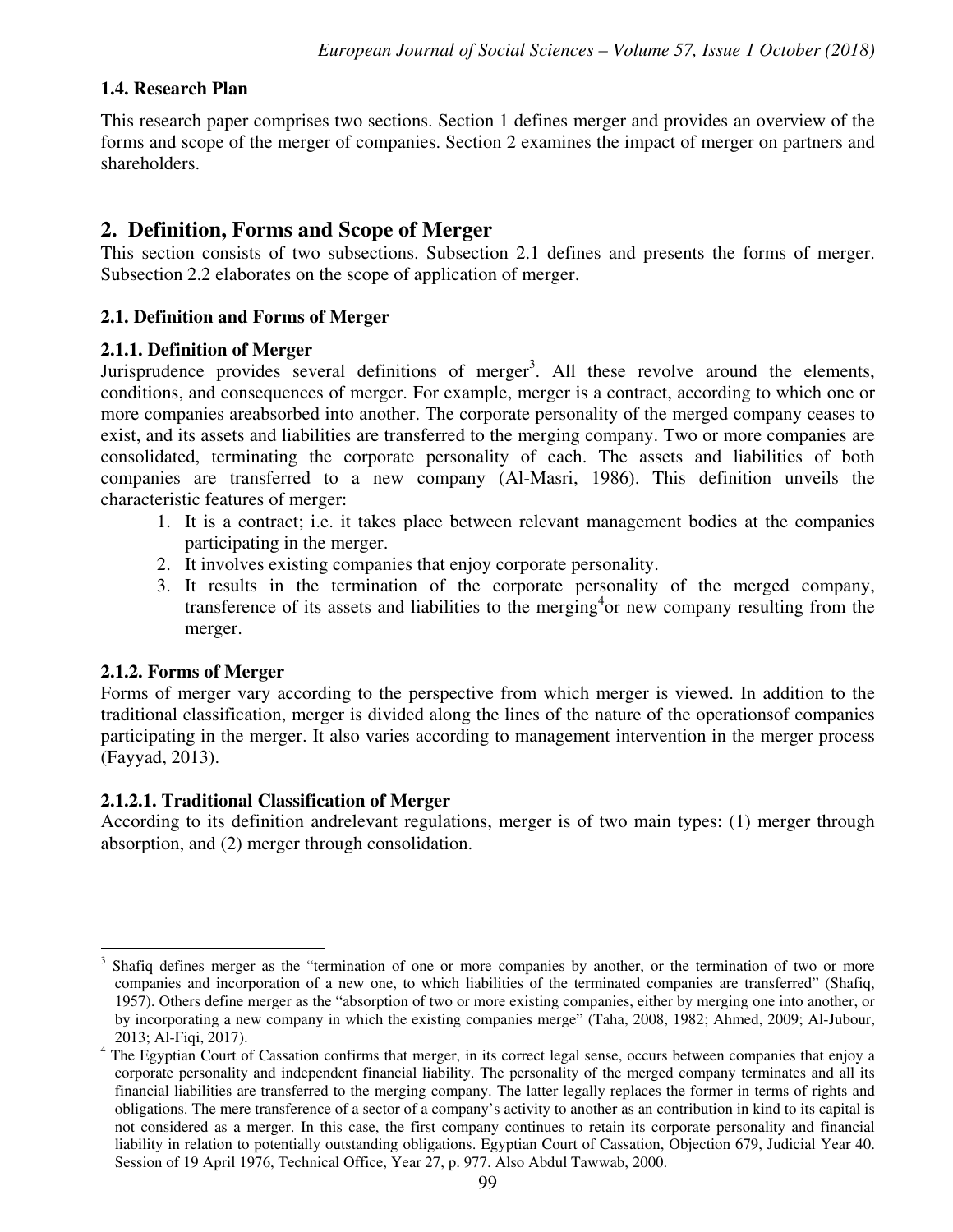## **2.1.2.1.1. Merger through Absorption**

Merger through absorption is a combination of one or more companies, called the merged company(s), into another, called the merging company, whereby the former become(s) part of the latter. In addition to losing its corporate personality, the first company's assets and liabilities are transferred to the second company, which continues to retain its corporate personality. The latter's capital increases in the amount of the merged company's assets.<sup>5</sup>This form of merger (i.e. absorption) takes place by the termination of a company in the interest of the other, which increases in size (Ahmed, 2009). This is the most common form of merger (Zarrouq, 2014) due to easy procedures and low costs associated with the merger.

### **2.1.2.1.2. Merger through Consolidation**

Merger throughconsolidation is a combination of two or morecompanies to form a new company. The corporate personality of the merged companies terminates. A new corporate personalityarises, namely the company resulting from the merger. The merged companies' assets and liabilities are transferred to the merging company. As a general successor, the latter acquires all the assets, properties, debts, and liabilities of the merged companies.<sup>6</sup>

Merger through consolidation may reflect the true meaning of merger. In spite of consequent expenses and the time it takes, merger through consolidation highlights and explicates the content of this administrative process (i.e. merger). It leads to the incorporation of a new corporate body, rather than the absorption (or acquisition) of aweaker by a more economically powerful company (Mousa, 2010).

### **2.1.2.1.3. Merger through division and Absorption**

This is another form of merger, provided by Article 255 of the Kuwaiti Company Law No. 1 of 2016.<sup>7</sup> A company's liability is divided into two or more parts. Each partis transferred to an existing company.

# **2.1.3. Merger as per the Nature of the Operations of Merged Companies**

In mergers through absorption and consolidation, the operations of merged companies are either similar, complementary, or different (Abu Zeinah, 2012).

# **2.1.3.1. Horizontal Merger**

 $\overline{a}$ 

A horizontal merger takes place if the objectives of merging companies are similar or when companies conduct the same business, such as producing and marketing the same goods in the same markets. For example, two banks, pharmaceutical companies, or food processing companies merge. The merging company (i.e. resulting from the merger) continues to operate in the same space, but at a larger scale.

Horizontal merger aims at concentrating financial liquidity of the merging companies to deliver one high-quality service. For instance, in 1998, Exxon and Mobil energy companies signed a \$78900000 merger agreement, forming a new company called Exxon Mobil (Mayu, 2015).

<sup>5</sup> Article 186 of the 2016 Draft Company Law provides that "companies provided for under this Law merge… (1) through the merger of one more companies with another company(s), which is called the 'merging company". The other merged company(s) is terminated and the corporate personality of each ceases to exist. All the rights and liabilities of the merged company are transferred to the merging company after registration of the merged company is crossed out…" According to merger through absorption, the Egyptian Court of Cassation ruled that the "the impact the merger of a company through absorption is that the merging company replaces the merged company in terms of rights and obligations." Egyptian Court of Cassation, Objection 9721, Judicial Year 65, Session of 10 June 2002, Technical Office, p. 942.

<sup>&</sup>lt;sup>6</sup> According to Article 186(2) of the 2016 Draft Company Law, "[b]y the merger of two or more companies to incorporate a new company, which is the company that results from the merger. The companies that merge into such company are dissolved and the corporate personality of each ceases to exist."

<sup>&</sup>lt;sup>7</sup>Kuwaiti Ministry of Commerce and Industry, http://www.moci.gov.kw/.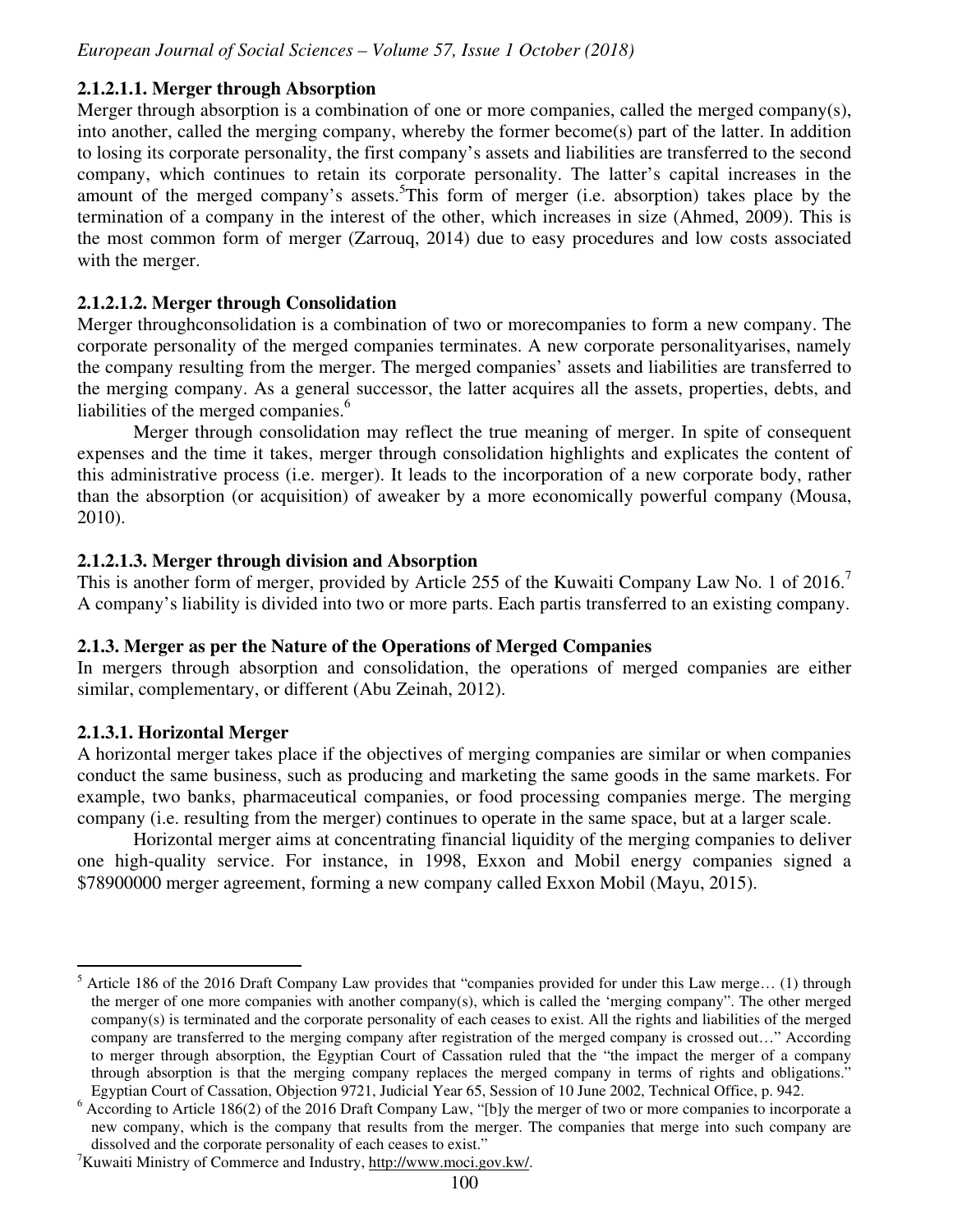Horizontal merger is presumed to reduce competition and ensure industrial concentration and stability. However, it may result in monopoly and price control. The state should intervene if it believes that horizontal merger is premised on monopoly or weakens competition in the market.

### **2.1.3.2. Vertical Merger**

A vertical merger occurs when the objectives of merging companies are complementary (i.e. each company complements the other). For example, a company produces a commodity or delivers a service that is complementary to that produced or delivered by the other. A food processing company can merge with another that manufactures food cans, a food marketing company, or both. Also, a car maker can merger with a company that produces wheel tyres.

Vertical merger takes place between two or more companies that operate interconnected stages of the production process. It aimsto consolidate financial liabilities and provide an integrated service to customers. This activity requires a significant economic base, which can be maintained by vertical merger (Al-Fayyoumi, 2009; Sayyed Ahmed, 2013).

#### **2.1.3.3. Mixed (Conglomerate) Merger**

In mixed (conglomerate) merger, the objectives of merging companies are different; i.e.each company does a different business. Forms of mixed (conglomerate) merger are few.

### **2.1.4. Merger according to Management Intervention**

Merger as per management intervention can be either amicable (voluntary) or compulsory (involuntary).

### **2.1.4.1. Amicable (Voluntary) Merger**

The is the principal form of merger. It is based on an agreement concluded between merging companies without coercion, pressure, or intervention by any party.

# **2.1.4.2. Compulsory (Involuntary) Merger**

Compulsory (involuntary) merger takes place when a particular management merges companies involuntarily in order to adjust the position of companies in default or those on the brink of bankruptcy or liquidation. More precisely, this activity is closer to absorption than to merger.

#### **2.2 The Scope of Application of Merger**

This subsection elaborates on the form, nationality, and objectives of companies participating in merger.

#### **2.2.1. Form of the Company Participating in Merger**

The 2016 Palestinian Draft Company Law and Emirati Company No. 2 of 2015 do not place any restrictions on the forms of the companies wishing to merge. According to one opinion, all types of companies provided under the 2016 Draft Company Law may merge, regardless of whether they are of an identical form or not. This is considered as a modification of the company's memorandum of association and articles of association (Abu Zeinah, 2012).Article 255 of the Kuwaiti Company Law No. 1 of 2016 explicitly provides that a company may merge with another of the same or a different corporate form (Fayyad, 2017).

However, Article 187 of the 2016 Draft Company Law provides: "If two more companies of the same type merge into an existing company or to form a new company, the merging company or new company, which results from the merger,is of such type. However, the limited liability company or private joint stock company may merge into an existing public joint stock company or incorporate a new public joint stock company." As a rule, the 2016 Draft Company Law restricts merger to companies of a single type. This means that merger can involve two partnerships (a joint liability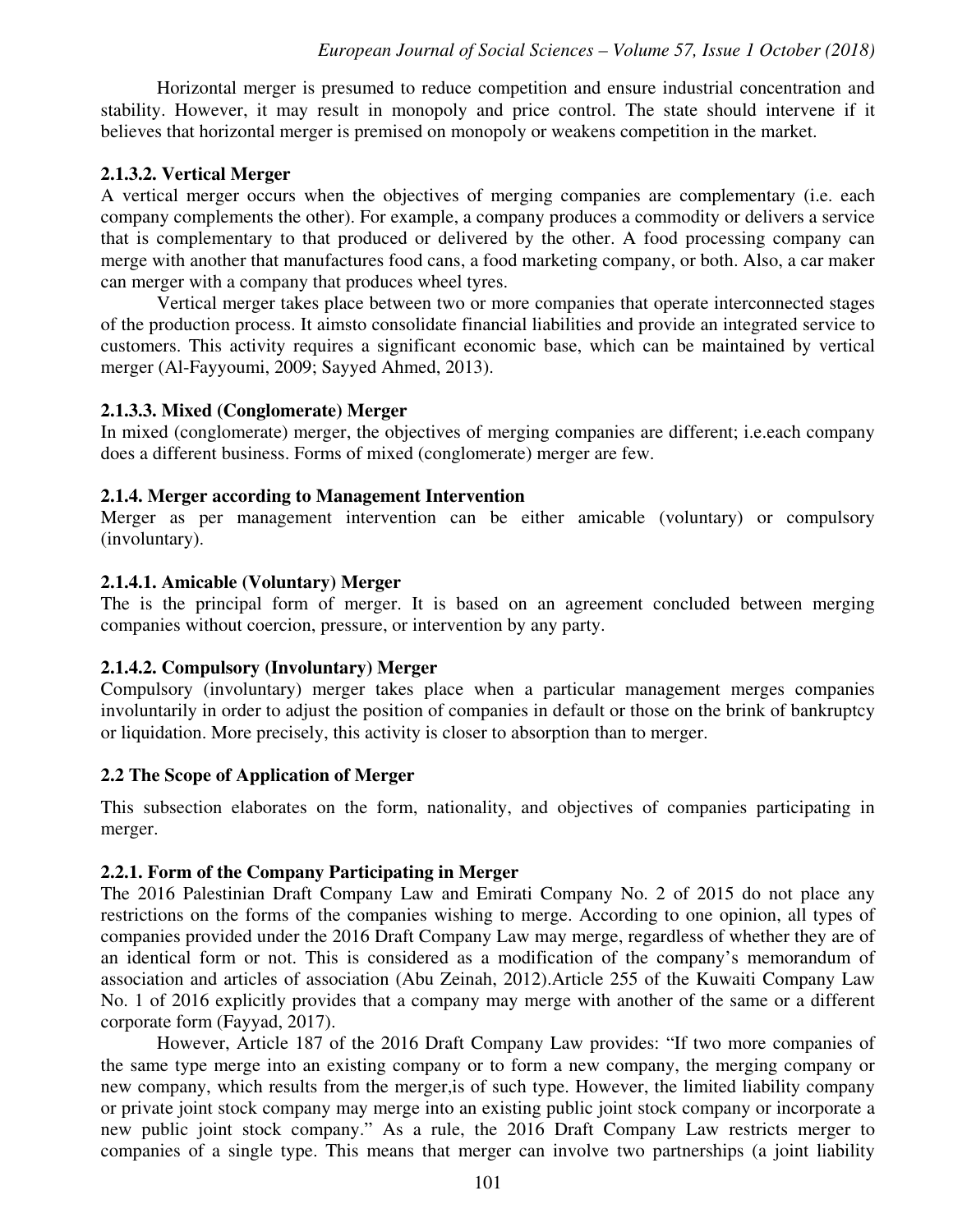company with another to form a new joint liability company), or two joint stock companies (a private joint stock company with another, or limited liability company with another, to form a company of the same type). Accordingly, two companies of different forms may not merge; e.g. a partnership (general partnership)<sup>8</sup> with a joint stock company.<sup>9</sup> The difference between both is substantial and affects the rights of partners or stockholders. On the other hand, the law endorses the merger of joint stock companies with others. In this context, a limited liability or private joint stock company can merge into a public joint stock company. Both companies can also merge to form a new public joint stock company.<sup>10</sup>

#### **2.2.2. Nationality of the Company Participating in Merger**

Article 130 of the Egyptian Company Law allows a foreign company, operating in Egypt, to merge with an Egyptian public joint stock company or form a new Egyptian company.

By contrast, the 2016 Palestinian Draft Company Law does not provide explicitly for the nationality of the company participating in merger. Overall, it is perceived the Draft Law allows and regulates the merger of national companies only. There can thus be no question of a Palestinian company merging with a foreign company, whether operating in Palestine or elsewhere.

As an exception, Article 186(3) of the 2016 Draft Company Law provides: "Through the merger of the branches and agencies of foreign companies operating in Palestine with an existing or new Palestinian company incorporated for such purpose, the branches and agencies shall expire and the corporate personality of each of them no longer exists."<sup>11</sup> On the other hand, Article 204(a)(3) of the 2010 Draft Law prescribes: "Through the merger of a branch or branches of foreign companies operating in Palestine in line with either of the two methods mentioned above, on condition that the parent company of the branch or branches approves the merger process".

Accordingly, a national company may not merge with a foreign company. If a national company wishes to merge into or with a foreign one, it can do so after it is dissolved, liquidated, and its net assets are transferred to the merging or new company.

#### **2.2.3. Purposes of the Merging Company**

The goal or purpose of the merging company is to conduct the business(Fayyad, 2012), for which it has been incorporated to exercise and deliver. This is stated on the company's memorandum of association and articles of association. As a general rule, the company may not conduct a business that does not fall within its objectives. The latter identify the company's corporate entity.

To this avail, Article 186 of the 2016 Draft Company Law stipulates that "[t]he objectives of any of the companies wishing to merge must be identical or complementary".<sup>12</sup>Accordingly, merger can only take place between companies with identical or complementary objectives. In this case, merger reflects a modification of the objective of the merged company. If a company wishes to merge with another of a different objective, it must, *ab initio*, modify its memorandum of association and

<sup>&</sup>lt;sup>8</sup> Article 9 of the 1964 Jordanian Company Law defines a general partnership as the "company in which all partners are personally and jointly liable for the company's debts as well as all of its contracts and obligations."

<sup>&</sup>lt;sup>9</sup> Article 39(2) of the 1964 Jordanian Company Law defines a public join stock company as the "company which is void of an address. Its capital consists of tradable shares that are offered for public subscription. The stockholders' liability is limited to the contribution of each to the company's capital."

<sup>&</sup>lt;sup>10</sup>The 2016 Draft Company Law quotes this provision from Article 223 of the Jordanian Company Law No. 22 of 1997. On the other hand, Article 130 of the Egyptian Company Law No. 159 of 1981, Amended by Law No. 3 of 1998, and Article 228 of the respective Bylaw, allow joint stock companies to merge with both types of partnerships in shares, limited liability companies, and joint liability companies… and to form a new Egyptian joint stock company. Also, Article 133 of the Bylaw of the Kuwaiti Company Law No. 1 of 2016 unrestrictedly allows merger between two or more companies of any type.

<sup>&</sup>lt;sup>11</sup> Ouoted from Article 222 of the Jordanian Company Law.

 $12$  Article 204(a) of the 2010 Palestinian Draft Company Law also prescribes that "[t]he objectives of any of the companies wishing to merge must be similar, identical or complementary". This provision is quoted from Article 222 of the Jordanian Company Law.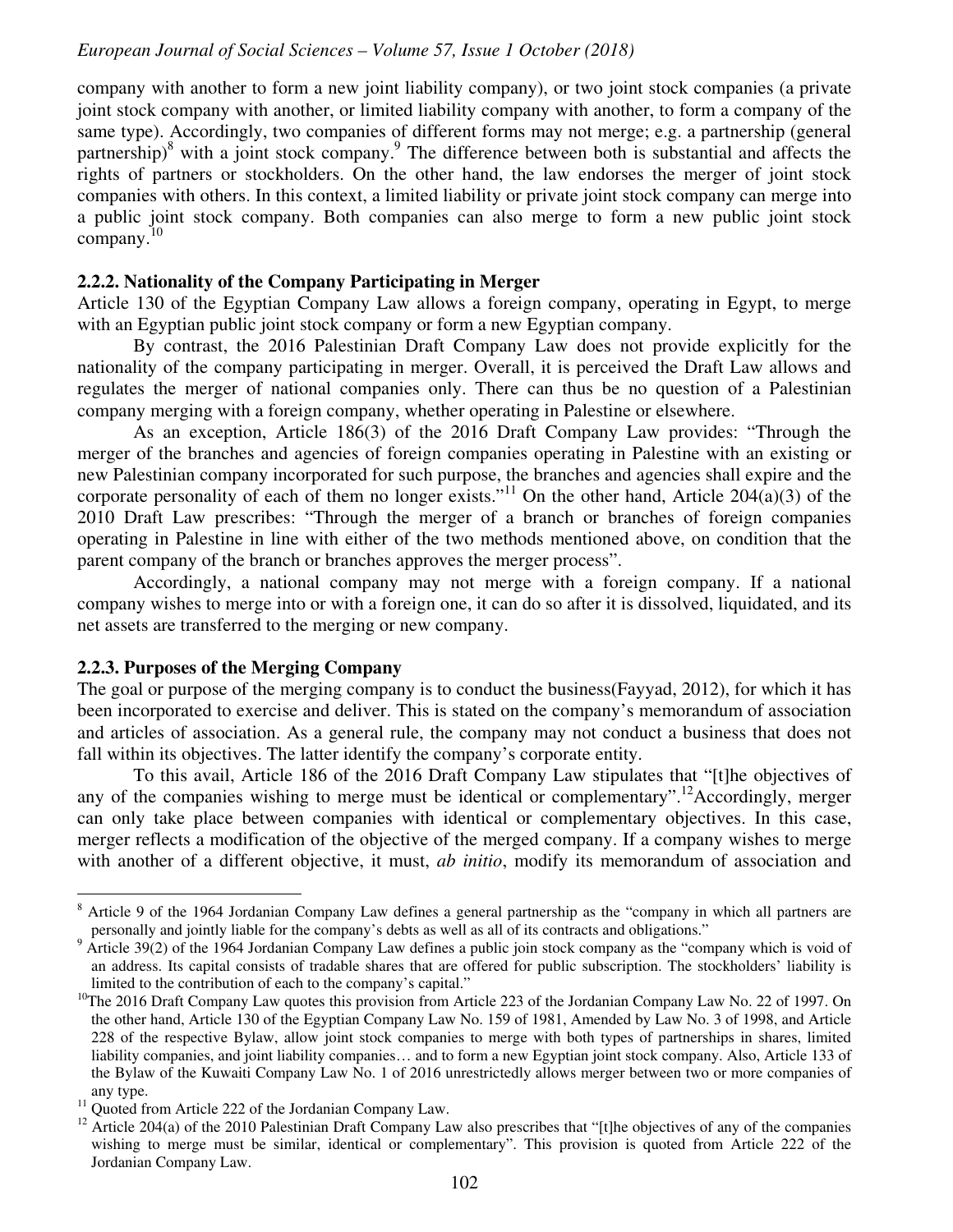articles of association based on a decision from the extraordinary general assembly for reasons to be approved by the competent management body.

However, the objectives of companies wishing to merge may not necessarily be completely identical. It suffices that company objectivesbe similar or complementary (Fayyad, 2012). This means that merger can occur between commercial and civil companies if the objectives of both are complementary. For instance, a civil company with the objective of livestock breeding and sale of livestock products can merge with a dairy products company, or a civil agricultural company with a commercial agribusiness company.

In the case of absorption, the merging company must add a new objective, stating the merged company's activity. In the case of consolidation, the new company's objective is dual, combining the operations of both merged companies.

By contrast, the Emirati Company Law No. 2 of 2015 and Kuwait Company No. 1 of 2016 do not require that the objective of companies wishing to merge be identical or complementary.

#### **3. The Impact of Merger on Partners and Shareholders**

Merger has a bearing on partners and shareholders ofthe companies participating in merger. The impact of merger is addressed in foursubsections below.

#### **3.1. The Rights of Partner or Shareholder in Relation to Merger**

-

Merger results in the termination and cessation of the corporate personality of merged companies.<sup>13</sup> However, termination does not cause extinction of the projects, for which the company has been incorporated. These projects continue to exist and operate, but are transferred to the merging or new company as a contribution inkind. According to the conditions of the merger contract, partners or shareholders of the merged company(s) obtain a number of shares or interests in the merging or new company in place of their rights in the dissolved company.

Shares and interests in the new or merging company are offered to partners in their individual capacity, rather than to the merged company. In other words, the offering is made directly to partners of the merged company in their capacity as successors of that company (Chadefux, 1999).

In merger through absorption, the merging company issues new interests or shares that match the net assets of the merged company(s). These are proportionally distributed to partners or shareholders ofthe company(s) relative to the rights each partner had in the merged companies (Fayyad, 2014). Accordingly, each one becomes a partner or shareholder of the merging company. In merger through consolidation, the new company resulting from the merger distributes the interests or shares issued by the company for the first time to the partners or shareholders of the merged companies, whereby they become partners or shareholders of that company. They may not be compensated for their interests or shares in any other way, such as bonds, shares of a company other than the merging or new one, or a sum that is distributed to partners or shareholders of the dissolved company. This would be considered as a sale, rather than a merger (Taha, 2000; Mihrez, 2004; Sarkhuh, 1993; Abu Zeinah, 2012).

Each partner must obtain the same number of interests or shares, which they owned in the merged company, unless valuation of the merged company's assets and properties reduces this number and unless otherwise agreed (Al-Shimmari, 1991).

<sup>&</sup>lt;sup>13</sup> The Jordanian Court of Cassation has consistently resolved that by merger, merged companies are terminated and their corporate personality ceases to exist. Their financial liability is transferred to the merging or new company. *Journal of the Jordanian Bar Association*, (1995). 3-4, Year 43. In many judgements, the Egyptian Court of Cassation has also ruled that merger terminates and removes the corporate personality of the merged company, The merging company generally succeeds the merged company in terms of rights and obligations. Egyptian Court of Cassation. Objection 250, Judicial Year 46, Session of 24 March 1980, quoted in (Al-Qalyoubi, 1993).. Also see Egyptian Court of Cassation. Objection 27, Judicial Year 51, Session of 26 December 1981, quoted in (Saleem, 2000).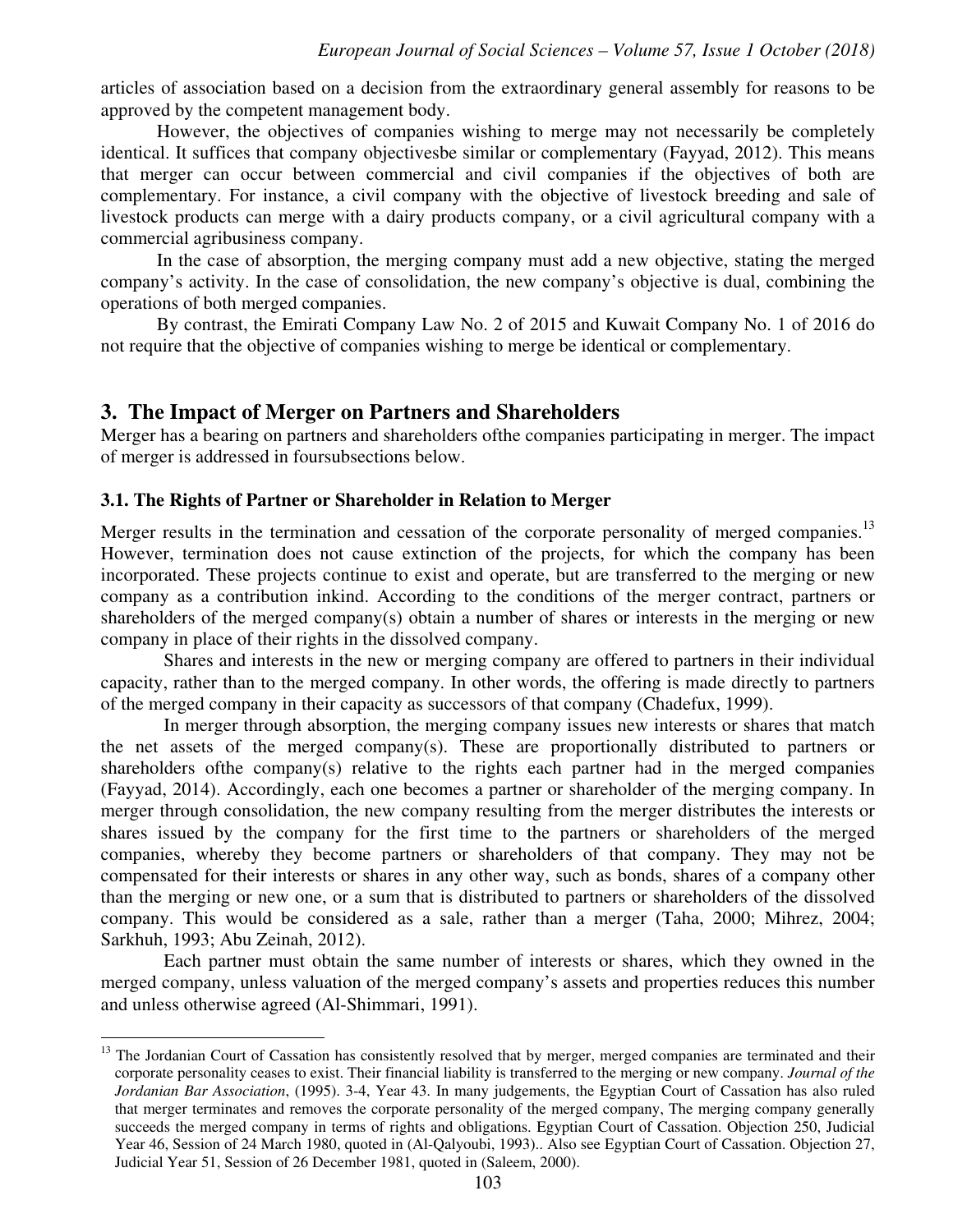If shares of the merged company are of a single type and have the same value, the merging or new company issues one type of shares. These are proportionally distributed to shareholders of the merged company relative to their rights in the merged company.

If the Company Law allows to issue preferred shares,<sup>14</sup> and the merged company's shares are split into several types on the basis of rights and privileges or split into several categories on the basis of value, shareholders of that company must receive a number of shares, which vest them with the same rights endowed by their shares in the merged company. If shareholder rights in the merged company prefer shareholder rights in the merging company to its assets, the first category of shareholders must enjoy the right to preference over the shares acquired by the other category of shareholders (Al-Masri, 1986). If the merging company's memorandum of association and articles of association do not allow to issue preferred shares, the company may modify and submit its articles of association to the extraordinary general assembly to issue and distribute preferred shares to shareholders of the merged company, giving themthe same privileges they were entitled to before the merger took place (Mihrez, 2000).<sup>15</sup>

Shareholders of the merged company(s) retain their capacity in the merging or new company. Consequently, they enjoy all partner rights, showing no difference from old partners or shareholders of the merging company (Al-Saghir, 2016). Jointly with the old shareholders, they are entitled to share a portion of the profits made by the merging or new company, participate in ordinary and extraordinary general assembly meetings, vote for decisions, elect board of directors, challenge the decisions made in violation of the law, receive a portion of assets at the time of liquidation., etc.

#### **A question that arises in this context is: How are partners' interests and shareholders' shares in the merged companies assessed?**

According to the provisions of comparative laws, the merged companies' assets and liabilities which are transferred to the merging or new company are considered as contributions inkind. Hence, the value of the merged company's shares is assessed in line with the rules of valuating contributions inkind.

Merged companies' assets and properties are assessed at three stages:

#### 1. **Initial valuation of assets and liabilities**

This valuation is provided and stated by the merged companies on the application for merger. To this end, these companies can consult with experienced accountants, technicians, etc. According to Article 225(e) of the Jordanian Company Law and Article 189(e) of the Palestinian Draft Company Law, companies wishing to merge are entitled to assess their assets and liabilities at actual or market value. They can choose between the two values to maintain their interest. Companies can choose the higher market value of, for example, real estate, patents or trademarks.<sup>16</sup>

#### 2. **Final valuation**

 $\overline{a}$ 

At this stage, valuation is provided by an ad hoc committee, which is establish for this purpose, to ensure an accurate assessment. While, the Egyptian Company Law provides that it is formed by the Capital Market Authority (Article 290 of the respective Bylaw), the Jordanian Company Law assigns the Company Controller to establish the committee (Article 228). By contrast, the 2016 Palestinian Draft Company Law authorises the minister to form the valuation committee (Article 192).

<sup>&</sup>lt;sup>14</sup> Preferred shares give their holders the privilege to receive a certain portion of profits while the company exists. Holders of preferred shares are also prioritised when the company assets are divided at the time of liquidation (Al-Saghir, 2016). Along this vein, Article 35(2) of the Egyptian Company Law No. 159 of 1981 asserts that the "regulation may provide for setting certain privileges for particular categories of shares in voting, profits, the outcome of liquidation…" This is the same provision under relevant French legislation (Al-Saghir, 2016).

<sup>&</sup>lt;sup>15</sup> While the 1964 Company Law does not allow to issue preferred shares, Article 96 of the 2016 Draft Company Law does.

<sup>&</sup>lt;sup>16</sup> Al-Saghir, Husam al-Din (2016). The Legal Framework Company Merger. Alexandria: Dar al Fikr al Arabi, 537; Al-Akkili, Aziz. (2010). The Intermediate in Trading Companies. 1<sup>st</sup> ed. Amman: Dar Al-Thaqafa for Publishing and Distribution, 534.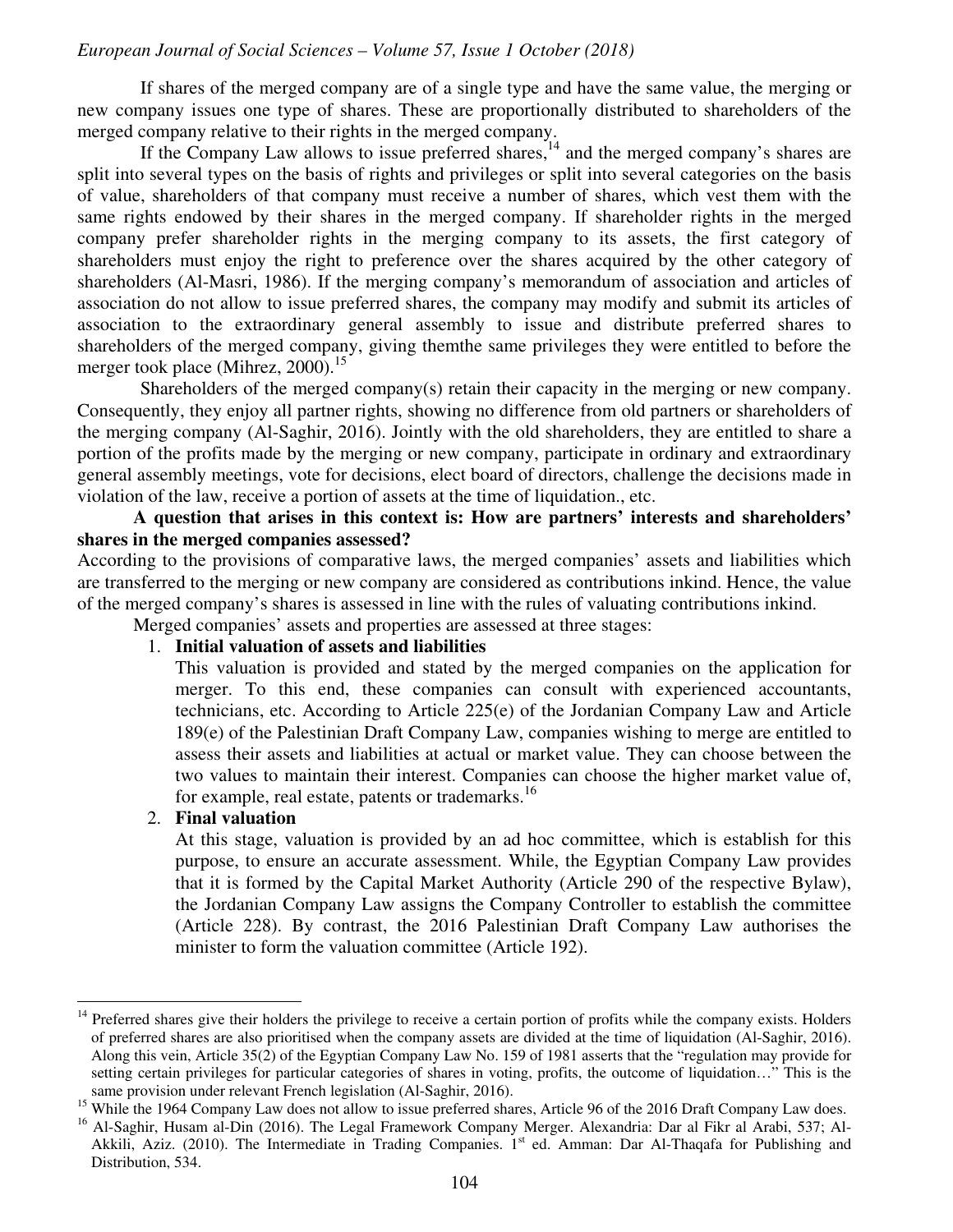According to Article 192 of the Palestinian Draft Company Law, membership on the valuation committee includes the Controller or his representative, the auditors of the companies wishing to merge, a representative of each company, and a suitable number of experts and specialists. The committee evaluates all the assets of the companies wishing to merge along with their liabilities, in order to substantiate the net equity of shareholders or partners, as the case may be, at the date designated for the merger. The committee submits its report to the minister along with the opening balance sheet for the company resulting from the merger, within a period not exceeding 90 days from the date of referring the matter thereto. The minister may extend this period for another similar period should if necessary. The wages and remuneration of the committee are determined by a decision from the minister, and they are equally borne by the companies wishing to merge.

#### 3. **Voting for the final valuation**

After the valuation committee's report is submitted, the shareholders' extraordinary general assembly or creditors of each merged companyare invited to approve the valuation.In the presence of the Controller or competent employee, the decision ismade bya majority of 75 percent of the shares represented for each company.<sup>17</sup>

The French legislator does not set particular rules for valuating or assessing the values of companies, leaving the matter to professionals. This process is complicated and is not conducted in line with strict, consolidated, or practically difficult rules (Faut, 1995; Pirolli, 1979). Multiple valuation techniques are used, including those applicable to liquidation, profit account, and stock exchange rate.

Companies adopt the account approved in the last fiscal year by the general assembly. This is the objective criterion, which takes into consideration common personal factors among companies, such as hiring new managers, active management, and easy access to the stock exchange.

The researcher is of the view that more than one criterion of needs to be adopted in the valuation process. The exchange rate should not be restricted nor assessed by shareholders. The share price will eventually be a compromise between negotiating companies.

The net value of the company's assets is divided by the constituent shares or interests. If the actual value of the merging company's shares is higher than their nominal value, the difference between both, as well as the amount of capital increase which waseffected by the merging company, must be maintained off the balance sheet as part of the merger price. It is considered as a debt owed by the company to the new partners.

#### **3.2. Shareholders' Right to Manage the Merging or New Company**

In addition to the rights mentioned above, partners or shareholders in the merged company(s) enjoy the right to participate in managing the merging or new company.

A problem does not arise for the company management if the merging or new company is a general partnership (joint liability company) or a limited partnership (limited partnership in shares). The company management either convenes by all joint partners if a manager is not appointed. Otherwise, it convenes by the manager(s) appointed under the memorandum of association of the merging or merged company or under a separate memorandum of association. In this context, the rules which regulate partners' rights in this type of companies are applicable (Al-Takruri and Sinnawi, 2011).

In joint stock companies, based on the conditions set by the merger contract, shareholders in the merged company(s) become members of the general assembly of the merging or new company. Similarly, a difficulty does not arise if the law (e.g. 1981 Egyptian Company Law) does not set a maximum limit of the number of members of the board of directors. The merging or new company's board of directors may consist of any number, provided that it is not less than three. In this case, the

-

<sup>&</sup>lt;sup>17</sup>Article 194(a)(2) of the 2016 Draft Company Law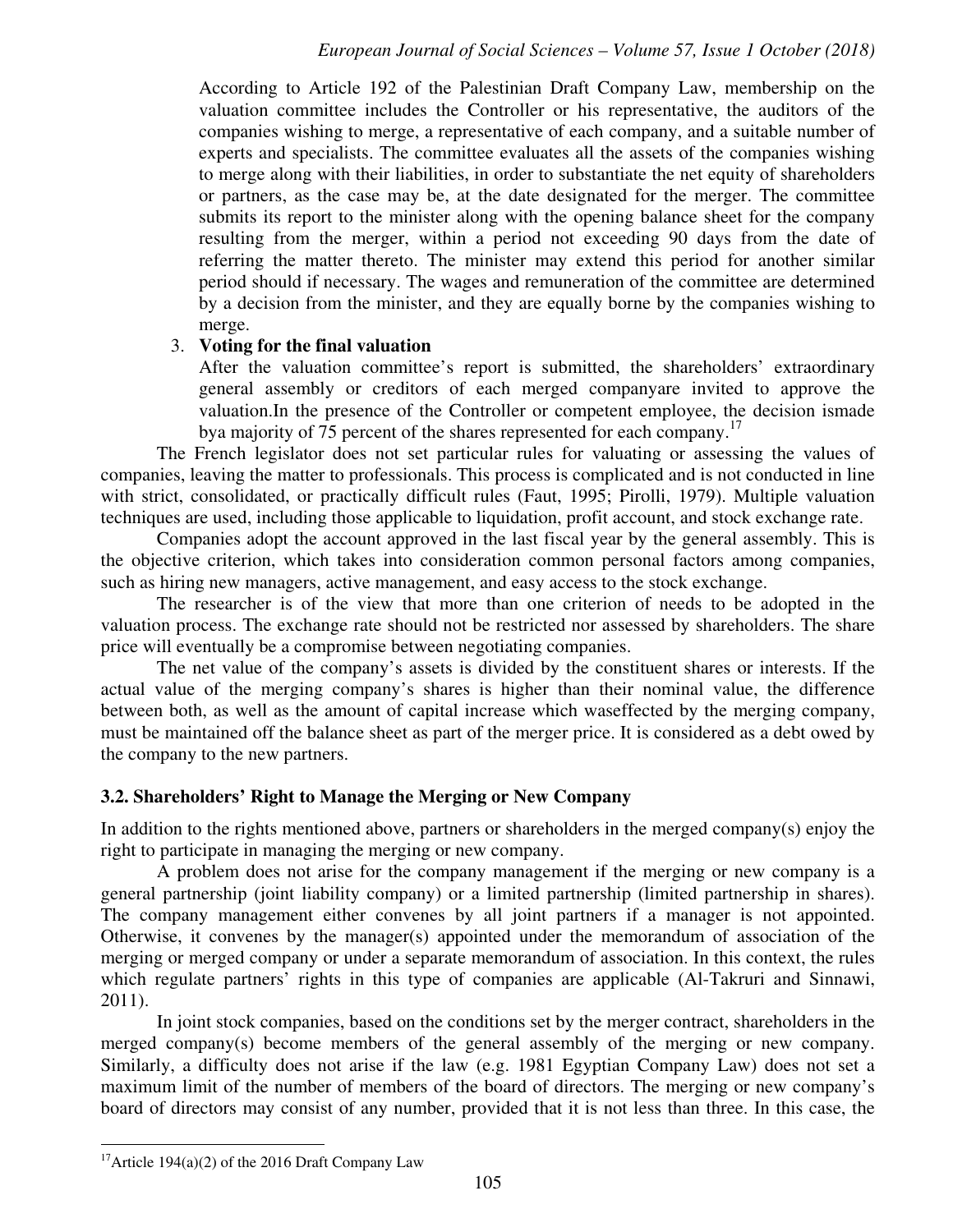company's board of directors can accommodate all members of the board(s) of directors of the merged company(s). This implies a negative dimension, however. The board's activity and efficiency might be disrupted if members are too many, impeding the decision making process (Al-Masri, 1986).

On the other hand, management provided by the board of directors of the merging or new company is made difficult if the law sets a maximum number of the board members. The maximum number of members of the board of directors is 11 under the 1964 Company Law, 12 under the French Company Law, and 13 by both the 1997Jordanian Company Law and Palestinian Draft Company Law. The limits provided by law may not be exceeded even if the company results from the merger of two or more companies (Mousa, 1997).

To overcome this difficulty, the French Company Law allows to extend this maximum limit to include all members of the merged companies' boards of directors for a period of not less than six months prior to the merger. However, the number varies according to whether the merged companies are listed on the stock exchange. If neither company is listed, it is a condition precedent that members of the merging company's board of directors are not more than 24. By contrast, if the company is listedon the stock exchange, the number may be raised to 21 members. If both companies are listed, the number may be as high as 30. This increase in limited to three years, starting from the date of merger. The French jurisprudence calls this *condition de marriage* (Abu Zeinah, 2012).

Against this background, the merging or new company's board of directors may include members of company board(s) up to the maximum allowed. If it exceeds the maximum (e.g. if merger takes place between three companies with 12 board members each), some members of the merged company's board of directors need to abandon their positions. Often times, this issue is negotiated between initiators of the merger with a view to identifying members of the merging or new company's board of directors following the merger. Otherwise, at least the number of members is determined (Al-Saghir, 2016).

On the other hand, the Jordanian Company Law and Palestinian Draft Company Law provide for an interval between approval and completion of merger. Boards of directors of companies wishing to merge continue to exist and operate until merger procedures are finalised and the merging or new company is registered.<sup>18</sup>

After merger procedures are finalised and the company is registered, the company is managed by the executive committee, which is established by the minister, for a period of 30 days. The committee comprises a number of chairs and members of the boards of directors of the companies wishing to the merge, as well as the auditors of these companies. It invites the general assembly of the merging or new company to elect a new board of directors after the shares resulting from the merger are distributed. The general assembly ensures that shareholders who wish to run for membership of the board of directors fulfil relevant conditions. Accordingly, the elected board will be representative of all the merged companies. The company auditors will also be elected.

It can be concluded that the Egyptian legislator does not restrict the number of members of the merging or new company's board of directors.<sup>19</sup>However, expanded board membership might obstruct the company's operations and cause disagreement among members due to different objectives, priorities, and management methods.

Providing a more balanced approach, the French legislator allows extending board membership up to a maximum limit. Nevertheless, board members of merged companies, particularly influential individuals who would lose their positions, may disrupt the merger process.

Therefore, the Jordanian and Palestinian legislators have rightly chosen to provide that each company wishing to merge maintain its board of director during the interval between approval and completion of the merger process. The executive committee is then in charge of the company management for a period of 30 days, during which a new board is elected.

 $\overline{a}$ 

<sup>&</sup>lt;sup>18</sup> Article 232 of the 1997 Jordanian Company Law and Article 196 of the 2016 Palestinian Draft Company Law.

 $19$ The number of members of the new board of directors is raised to cope with the increasing tasks and expanding economic enterprise of the merging company (Romanicianu, 1991).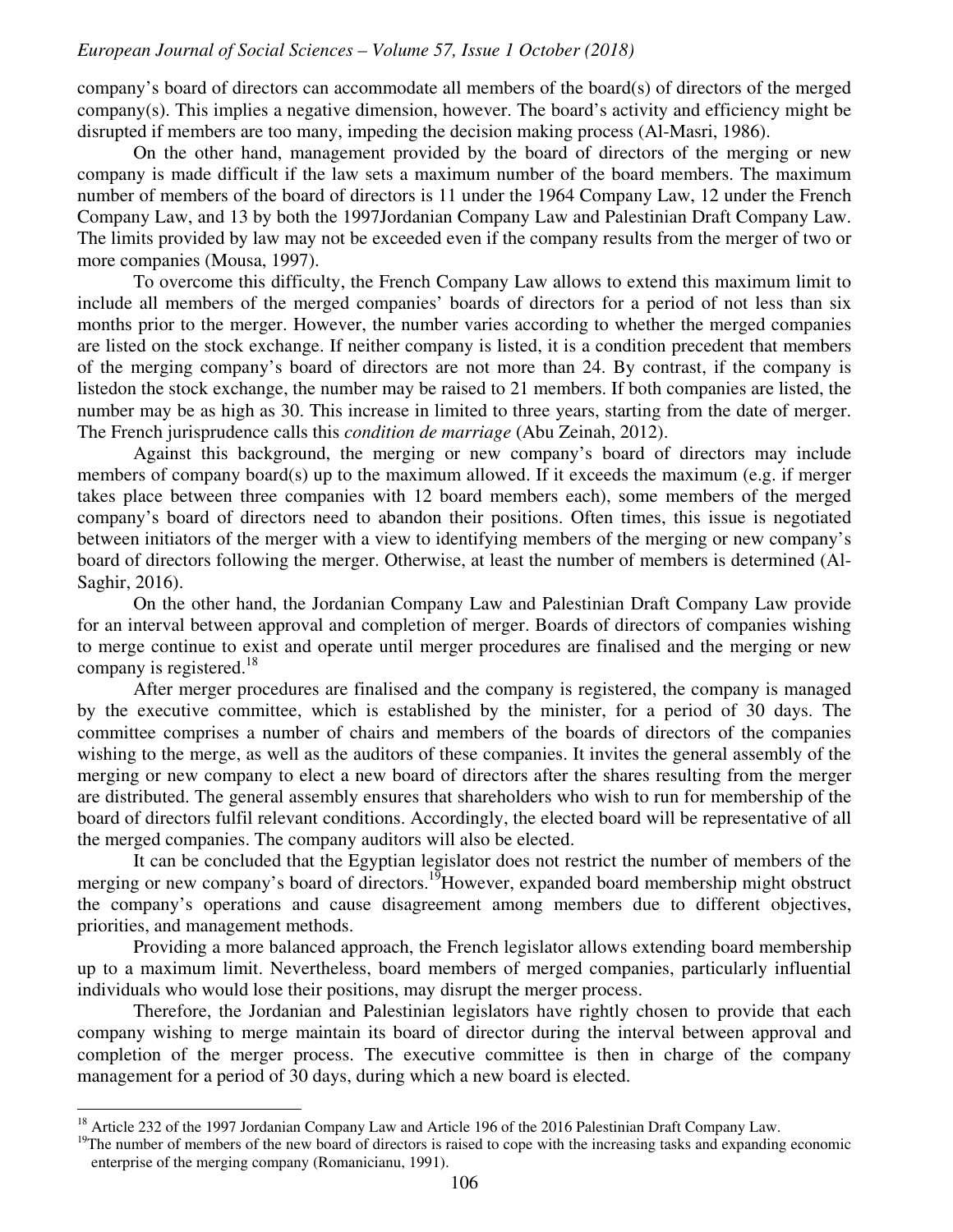## **3.3. Partners' Right ofObjection to Merger and Withdrawal from the Company**

Comparative legislation provides two approaches to addressing partners' objection to the decision on merger, either at the merging or merged company, potential withdrawal from the company, and refunding of the value of shares.

**Firstly**,partners' withdrawal is regulated by clear, explicit provisions, which protect the rights of shareholders, who object to the merger. This approach is embraced by, *inter alia*, the Egyptian, Emirati, Kuwait, and Palestinian legislators.

#### **1. Egyptian Law**

Article 135 of the 1981 Egyptian Company Law and Article 295 of the respective Bylaw set the conditions for the right ofobjection tomerger and withdrawal from the company.

Accordingly, the shareholder or partner, who objects to the decision on merger at the general assembly, which is invited to approve the merger, or does not attend the meeting on grounds of an admissible excuse, may submit a request to withdraw from the company and recover the value of his shares. He submits a written request to the company, either in person or via registered mail, within 30 days from the date of announcing the merger; i.e. the minister's decision on merger is included on the commercial register. In the request, the shareholder or partner expresses his willingness to withdraw from the company, making clear the shares or interests he possesses.

The board of directors or managers must notify the objecting partner or shareholder, by a letter with the acknowledgement of receipt and within 15 days from the date his letter is received, of whether his excuse is admissible according to the rules the company sets and includes on the invitation to the general assembly, which is invited to consider the merger. If a dispute arises between both parties, the concerned party files the matter to court to adjudicate how valid the admissible excuse is.<sup>20</sup>

It is noted that the objector is not required to state the reasons for his objection as he is not obliged to stay in a company other than that he is a partner or shareholder of. On the other hand, if it does not admit the excuse, the board of directors must state the reasons of rejection so that the objector can challenge the decision. $^{21}$ 

The value of interests or shares is assessed by mutual agreementor at court, taking account of the current value of all company assets. The board of directors or managers inform the shareholder or partner, who opts for withdrawal, of the value of his shares or interests, which the company assesses, on the basis of the current value of its assets. He is also notified of the date, on which the amount is placed at his disposal. If he is not satisfied with the value, the shareholder or partner can submit the matter to court to assess the value of his shares or interests. The court renders a judgement, stating compensations for the concerned parties, if relevant. The amounts awarded in compensation have a lien on all assets of the merged company. The undisputed value of relinquished shares or interests must be paid to the entitled parties before the merger process is completed.<sup>22</sup>

#### **2. Emirati Law**

-

In relation to the right of objection to merger, the Emirati Company Law No. 2 of 2015 draws a distinction between shareholding and other companies.

In regard of companies entering the merger, Article 285(2)(b) of the Law stipulates that, in the invitation of the general assembly to examine the merger, the "contract shall clearly state the right of any one or more shareholders holding at least 20 percent of the capital of the company, who objected to the merger, to appeal the merger before the competent court within 30 (thirty) days from the date of approval of the merger contract by the General Assembly or any other similar body."

 $20$  Article 235 of the Bylaw of the 1981 Company Law.

<sup>&</sup>lt;sup>21</sup> Article 76 of the 1981 Company Law.

 $22$ Article 135(4) of the 1981 Company Law.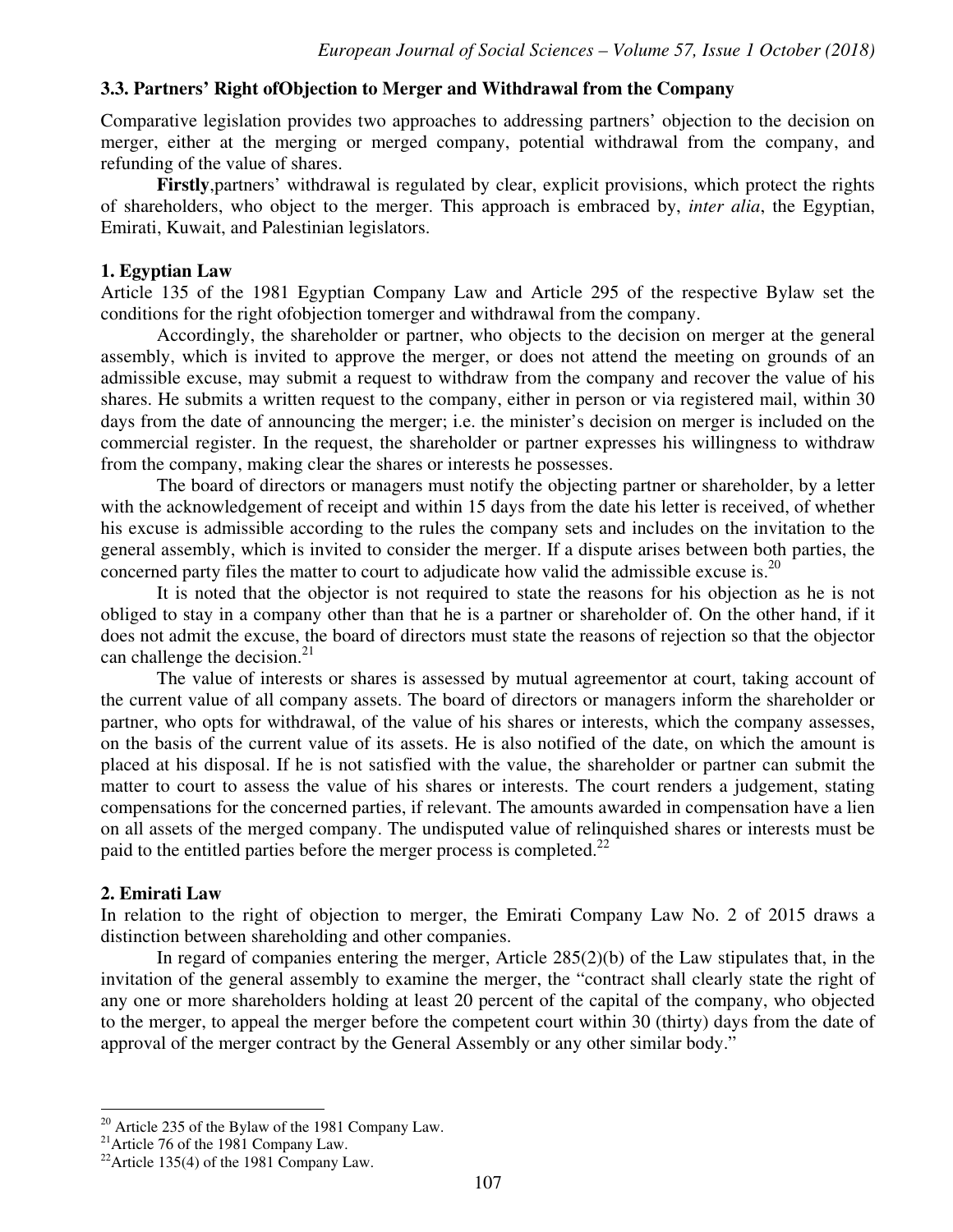With reference to refunding the value of shares, Article 287 provides:

- 1. Except for joint stock companies, the partners who object to the merger decision may demand to withdraw from the company and to recover the value of their shares, by providing a written request to the company within 15 (fifteen) working days from the date of the merger decision.
- 2. The value of the shares, the subject matter of withdrawal, shall be assessed by mutual agreement. In the event of disagreement on such assessment, the matter shall be referred to a committee formed by the competent authority for this purpose in respect of all companies prior to resorting to the court.
- 3. The undisputed value of the shares, the subject matter of the withdrawal, shall be paid to their holders prior to completing the merger procedures and prior to resorting to the committee as set forth in the preceding clause in connection with the disputed value.

# **3. Kuwaiti Law**

Article 261 of the 2016 Kuwaiti Company Law provides that "[i]n case the merger will cause an increase of the financial burdens of partners or shareholders, or prejudice their rights in any of the companies participating in the merger, all partners or shareholders of the company shall approve the merger."

If a partner or shareholder objects to the merger, the provisions of Article 251 of this law shall apply.

According to Article 251 of the Law, "[a] partner who objects to the merger decision may withdraw from the company and recover the value of his interests or shares through a request submitted to the company within sixty days from the date of registration. Payment of the value of interests or shares shall be made according to their actual value as indicated in the valuation report," which is compiled by an auditing firm approved by the Authority according to Article 11 of the Law. The report shall only be final after it is approved by the general assembly.

# **4. Palestinian Draft Law**

Article 198 of the 2016 Palestinian Draft Company Law allows any interested shareholders or partners to file an objection to the minister within thirty days from the date of announcing the final merger in local newspapers according to the provisions of Article 195. The objector states the subject matter of his objection, the reasons on which it is based, and the specific damage he claims that the merger caused to him.

The minister refers the objections to the Controller to settle them. If the Controller fails to do so for whatever reason within 30 days from the date on which the objections were referred to him, the objecting partyhas the right to resort to the court.

Article 204 entitles shareholders to oblige the company to purchase their shares when the conditions below are met:

- a. The shareholder has the right to vote for the merger proposal.
- b. Shareholders decide to approve the merger proposal.
- c. The shareholder casts all the votes associated with the shares owned by and registered in his name on the Shareholders' Register against the merger proposal, or the shareholder does not sign the decision on approval of the merger proposal when the decision is made in pursuance of the provisions of this Law.

Article 205 of the Draft Law provides:

a. The shareholder, who has the right to oblige the company to purchase his shares according to thethe article above, may send a written notice to the joint stock company (Fayyad, 2012), stating his wish to do so, within fifteen days from the date of making the decision at the general assembly meeting.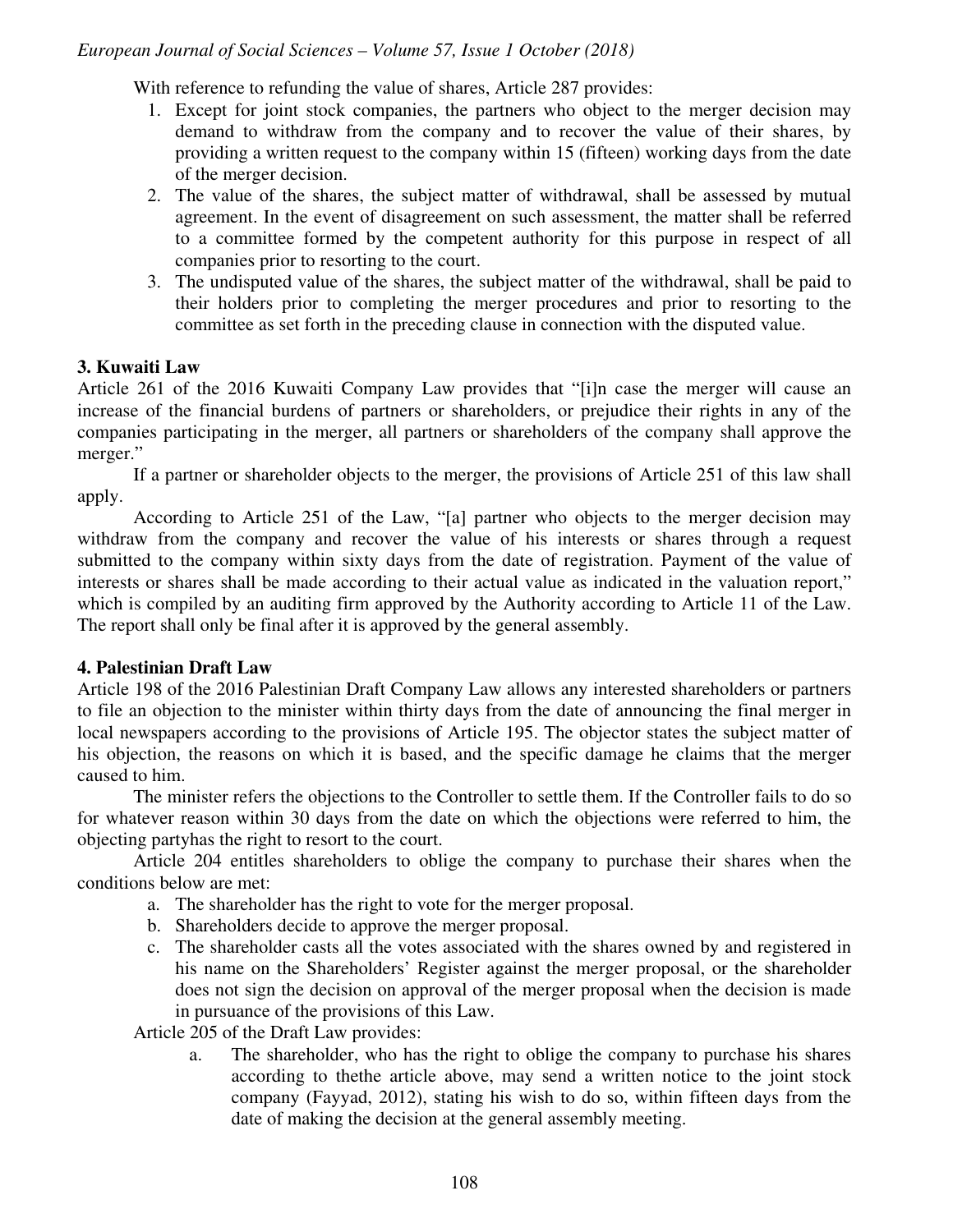- b. The board of directors, within a period of thirty days from receiving the notice mentioned under the previous paragraph, is bound to make one of the following decisions:
	- 1. Approve that the joint stock company purchase the shares.
	- 2. Devise a particular arrangement to ensure that another person agree to purchase the shares
	- 3. Submitting an application to the Control Department for a decision on exemption. $^{23}$
	- 4. Work before the procedures in question is taken towards cancelling the general assembly's decision or issuing a proper decision to not take the procedure in question, as the occasion may be.
	- 5. In all cases, the board of directors is bound to send a written notice to the shareholder, including the decision it makes in accordance with this paragraph.

Article 206 obliges that the damage caused to shareholders of the merged company be reversed:

- a. If the merger causes damage to a shareholder of the merged company… the Controller may – based on an application submitted to him by such person before the merger takes place – issue the decision he deems fit regarding the merger proposal. This includes issuing a decision:
	- 1. Considering the merger ineffective.
	- 2. Modifying the merger proposal in the manner he deems fit.
	- 3. Obliging the company or its board of directors to reconsider the merger proposal, wholly or partly.
- b. The Controller may issue the decision under the previous paragraph when the conditions he deems fit are met.
- c. The Controller's decision under paragraph (b) above may be appealed before the competent court.

**Secondly**, the withdrawal of objecting partners or shareholders is not regulated by, *inter alia*, the French and Jordanian legislators. However, the fact that this issue is not addressed does not mean that partners are bound to continue their partnership in spite of their objection to, and dissatisfaction with, the decision on merger. It leaves the door open to withdraw from the company. They may not be forced to be partners in a merging or new company, other than that they started their investments in (Ismail, 1986).

#### **1. French Law**

-

The French Law does not recognise the right of partners or shareholders to withdraw from the company and recover the value of their shares in the case of merger. The French legislator does not oblige the company to purchase the interests or shares of persons opting for withdrawal, nor does it force the company to assess their value relative to its actual assets. If partners or shareholders insist on

 $23$ Article 382 of the 2005 Draft Law provides: "(a) The notified joint stock company may submit an application to the Control Department for a decision, exempting it from the obligation to purchase the shares in the following cases: (1) If the purchase will cause severe damage to the joint stock company; (2) if the joint stock company is incapable of funding the purchase; and (3) if obliging the joint stock company to purchase the shares is inconsistent with the rules of equity. (b) Based on the application submitted according to this article, the Control Department may make a decision, exempting the joint stock company from the obligation to purchase the shares, or it makes any other decision it deems fit, including (1) invalidating the general assembly's decision; (2) obliging the joint stock company to take, or not to take, any measure it states on the decision; (3) obliging the joint stock company to pay compensation to affected shareholders; (4) placing the joint stock company in the liquidation process; and (5) postponing implementation of the obligation to purchase the shares by the joint stock company. (c) The Control Department may not issue its decision under the paragraph above on the basis of any of the two reasons stated under clauses (1) and (2) of paragraph (a) of this article, unless it is convinced that the joint stock company has made a reasonable effort to find another person to purchase the shares.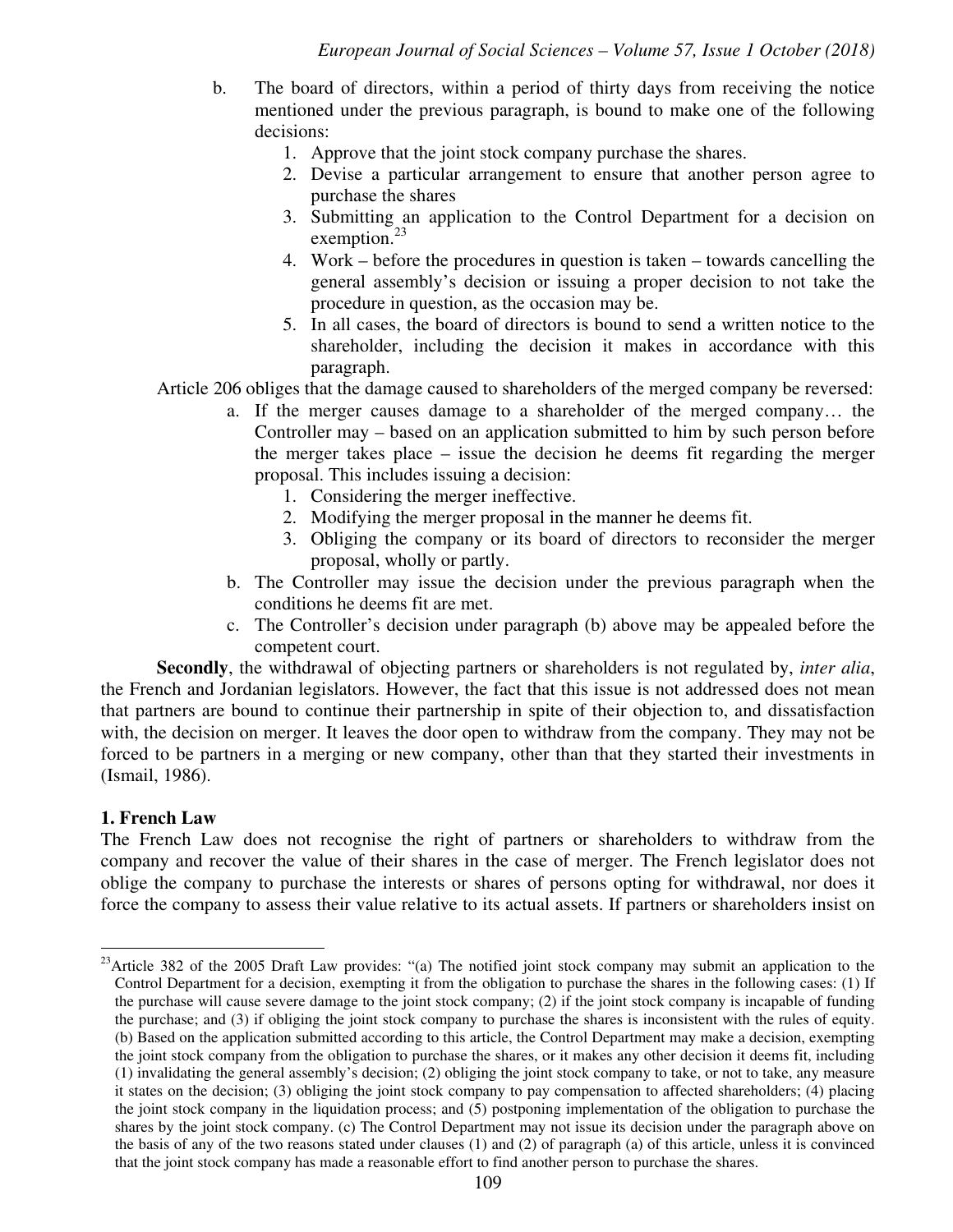withdrawal, their rights are valuedby the prices of shares at the stock exchange at the time of the offer for sale. Issued by the majority vote prescribed by law or the memorandum of association or articles of association of each company entering the merger, the decision on merger is binding on all shareholders, both proponents and opponents. The minority should comply with the majority's decision (Al-Saghir, 2016; Al-Masri, 1986; Mihrez, 2004). Thus, the objector is left with one of two options. He can comply with the majority's decision on merger and stay in the merging or new company. Otherwise, he can withdraw from the company by selling their shares at the stock exchange at the current sale price as long as the law or memorandum of association does not place restrictions on the trading of shares. The objector may sell his shares at the time he deems fit. A new shareholder can join the company without compromising the capital (Abu Zeinah, 2012).

#### **2. Jordanian Law**

The 1997 Jordanian Company does not oblige the merging or new company to purchase the shares or interests of those who refuse the decision on merger at the market price. It suffices with allowing the objectors to challenge invalidity of the decision on merger. If this outcome is not achieved, the objector to merger can sellhis shares or interests by the legally prescribed methods.

The Law allows the partner to object to the merger. The objection is submitted to the minister. The objector must state the reasons of objection and describe the damage he claims was caused to himas a result of the decision on merger. An objection without a statement of reasons is not admitted (Basbous, 2010). The minister refers the objection to the Controller to settle or refer it to court. If the Controller cannot settle the dispute, the objector has the right to resort to court to adjudicate the objection.

The Jordanian legislator's approach is criticised, however. Some scholars believe that the court must have the jurisdiction to examine and dispose the objection (Ismail, 1986).

#### **3.4 Appeal against the Decision on Merger**

The decision on merger is supposed to be legally valid; i.e. issued by the extraordinary general assembly or partners – as the occasion may be – in a valid session, within the limits of its powers, and following the procedures provided by the company's articles of association. The decision may not violate public order, nor may it involve fraud or forgery of papers or documents, on the basis of which the general assembly issues it. Additionally, the decision may not be issued under the threat of, for example, declaring the company bankrupt.

Thus, if the decision on merger is made in violation of the law, any partner or shareholder may institute a case before the competent court, requesting that the merger be invalidated.

# **3.4.1 Egyptian Law**

Article 76 of the 1981 Egyptian Company Law provides that "[w]ithout prejudice to the rights of *bona fide* third parties, any decision issued by the general assembly in violation of the provisions of the law or the company's bylaws shall bevoid.Likewise, any decision issued in favour of,or causes damage to, a certain category ofshareholders, or brings particular benefit to members of theboard of directors or others, in disregard of the company's interests, shall be void. In this case, invalidation may only be requested the shareholders who object to the decision on the meeting minutes, or those who were absent by an admissible reason. The relevant management body may represent them in the application for invalidation if they present serious reasons.

The ruling on invalidation shall render the decision ineffective for all shareholders. The board of directors must publish a summary of the ruling in a local newspaper as well as in the company register.

The invalidation case shall lapse one year from the date of issuing the decision. Institution of the case shall not result in the stay of execution of the decision unless the court thus orders. Hence, the appeal shall not be used by the minority as a tool to impede the company's activity."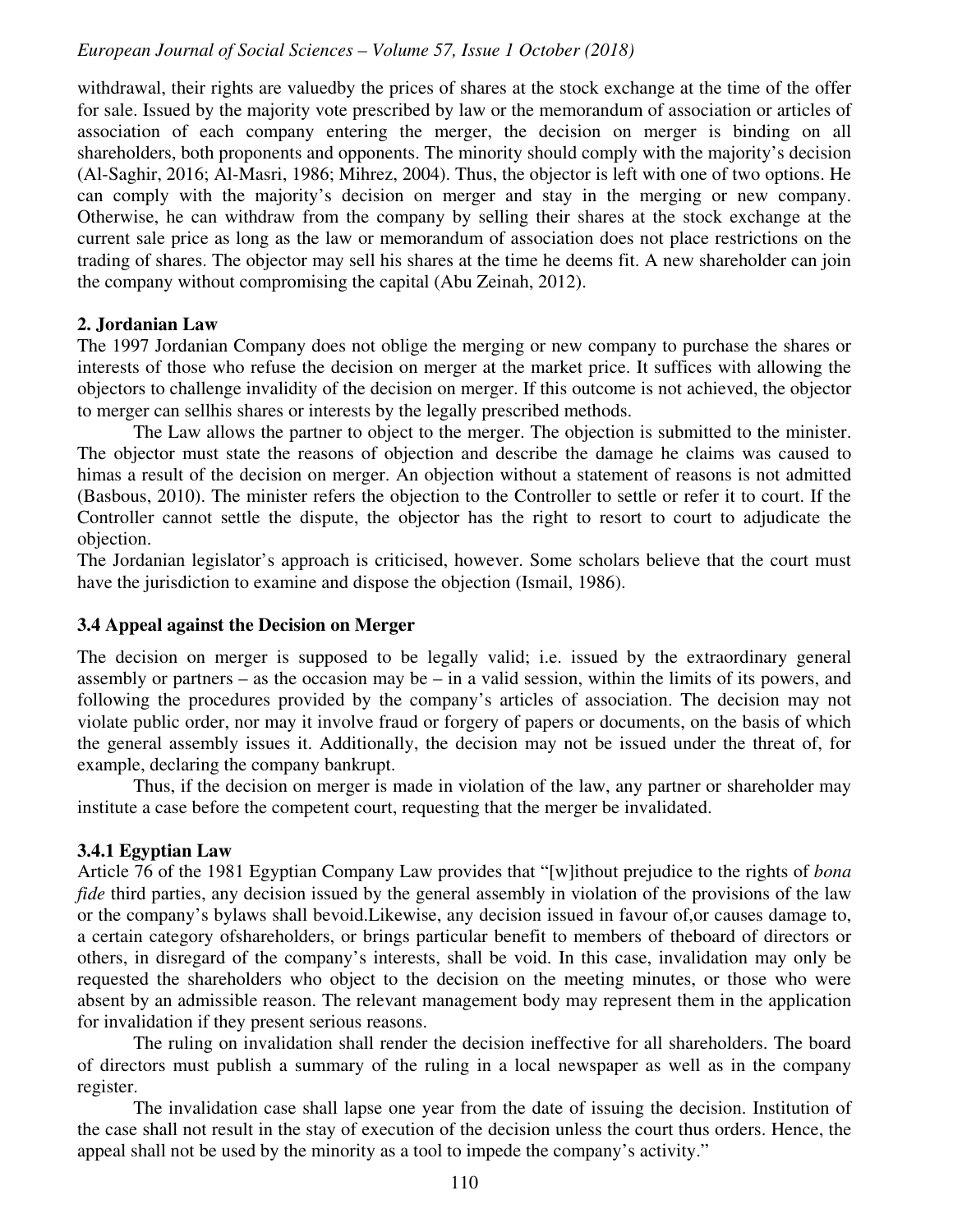#### **3.4.2 Jordanian Law and Palestinian Draft Law**

Article 235 of the 1997Jordanian Company Law and Article 199 of the 2016 Palestinian Draft Company Law state the duration and causes of the appeal against merger, which contravenes the law and bylaws: "If the merger does not observe any of the provisions of this Law, or should the merger contradict public order, any interested party may file a case before the court, contesting the merger, provided that this takes place within sixty days from the date of announcing the final merger, and provided that the plaintiff indicates the reasons on which he based his case, particularly the following:

- a. Should it become evident that there are deficiencies which invalidate the merger agreement or should there be a substantial and clear discrepancy in the valuation of shareholder rights.
- b. Should the merger involve an abuse of rights, or should it aim to achieve a direct personal interest to the board of directors of any of the merging companies, or to the majority of shareholders in one of the companies at the expense of the rights of the minority.
- c. Should the merger involve deceit or fraud, or should the merger cause damage to the creditors.
- d. Should the merger lead to a monopoly, or is preceded by a monopoly, and it becomes evident that itcauses damage to the public economic interest.

These are the same reasons, based on which an objection may be filed to the minister. However, the objector is not required to use an administrative objection before he resorts to the court. The 60-day period reflects a statute of limitations; it is neither ceased nor interrupted (Abu Zeinah,  $2012$ )<sup>24</sup>

Article 236 the 1997 Jordanian Company Law also provides that the "appeal against validity of the merger shall not suspend its implementation until a court decision is rendered, ruling for invalidation. The court may, when it considers the case on invalidity, determine, *sua sponte*, a respite to adjust the causes that led to the appeal against invalidity. It shall also be entitled to dismiss the request for invalidationif the concerned party adjusts the positions before the ruling is pronounced".

Albeit with a different drafting style, Article 200 of the Palestinian 2016 Draft Company Law quotes the same provisions above: "a definitive court decision on invalidation shall be rendered… a period is set for taking certain procedures to adjust the causes".<sup>25</sup>

#### **3.4.3. Kuwaiti Law**

<u>.</u>

Article 220 of the Kuwait Company Law provides that "[e]ach shareholder may institute a case on the invalidity of any decision of the board of directors or the ordinary or extraordinary general assembly, which is in violation of the law or the company's memorandum of association, or if it is intendedto causing damage to the interests of the company. Compensation may be claimed if necessary. The case on invalidity shall be dismissedtwo months from the date, on which the decision of the general assembly is madeor the shareholder is aware of the board of directors' decision.

Decisions of the ordinary and extraordinary general assemblies, which prejudice the minority rights, may be appealed. The appeal shall be filed by a number of the company shareholders, whoown fifteen percent of the issued capital of the company and who have not agreed to such decisions. The case shall be dismissed two months from the date of the general assembly' decision. In such case, the court may uphold, modify or annul the decisions, or postpone their implementation until an appropriate settlement is made to purchase the shares of the objecting parties, provided that such shares are not purchased from the company's capital."

 $24$  This corresponds to Articles 212 and 213 of the 2010 Draft Company Law.

<sup>&</sup>lt;sup>25</sup>Article 214 of the 2010 Draft Law includes the same provisions.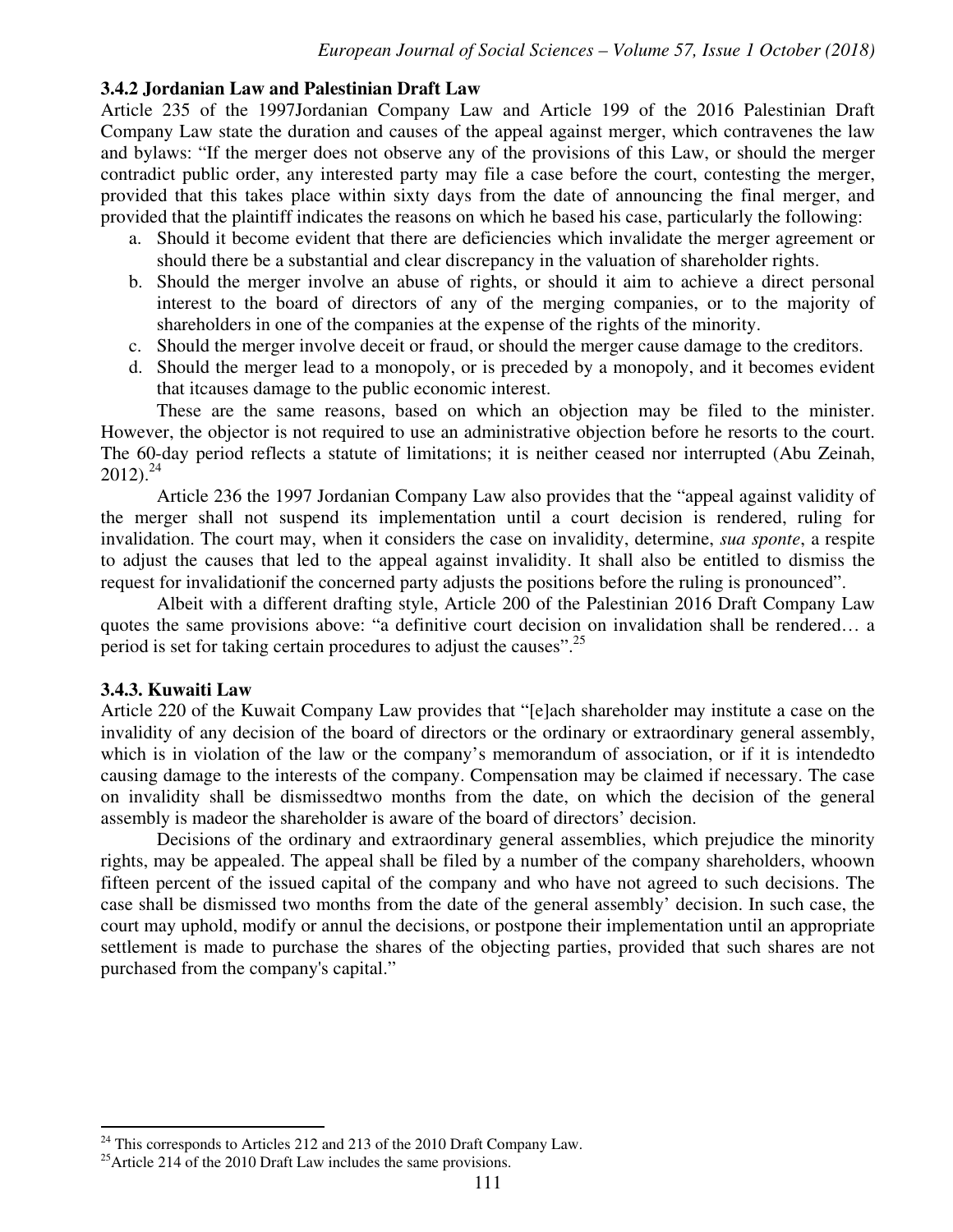# **3.4.4. Emirati Law**

According to Article 170 of the Emirati Company Law No. 2 of 2015:

- 1. Without prejudice to the rights of a *bona fide* third party, any decision passed in contravention of the provisions of this Law, the memorandum of association or articles of association of the company or for or against a certain category of shareholders or to bring a special benefit to the related parties or others without consideration of the interest of the company shall be invalid.
- 2. Ruling such invalidation shall make the decision void *ab initio* in respect of all the shareholders.
- 3. The board of directors shall publish the invalidation judgment in two daily local newspapers, one of them issued in Arabic.
- 4. The invalidation lawsuit shall be time barred after 60 (sixty) days from the date of issuance of the contested decision. Filing the case shall not prevent the execution of the decision, unless the competent court orders otherwise.

Article 191 of the Law regulates suspension of the general assembly's decision:

- 1. At the request of the shareholders who hold a percentage of at least 5 percent of the shares of the company, the Authority may issue a decision to suspend the execution of the decisions passed by the general assembly of the company to the detriment of the shareholders or in favour of a certain category of the shareholders or to bring a special benefit to the members of the board or others whenever the grounds of the request are serious.
- 2. A request to suspend the execution of the decisions of the general assembly shall not be acceptable upon the expiry of 3 (three) working days from the date of such decisions.
- 3. The concerned parties shall institute the case to annul such decisions before the competent court and notify the Authority with a copy thereof within 5 (five) days from the date of the decision suspending the execution of the decisions of the general assembly, otherwise the suspension shall be void *ab initio*.
- 4. The court shall consider the case to annul the decisions of the general assembly, and may order, as a matter of urgency, to suspend the execution of the decision by the Authority at the request of the adversary party until the conclusion of the merits of the case.

# **4. Conclusion**

To cope with fierce competition between companies, merger is a legal tool that has been widely used over the past two decades in the context of economic globalisation.

This paper observes the following about the impact of merger on partners:

- 1. Company merger is a tool of economic concentration and conversion of SMEs into large-scale corporations. Merged companies wish to collaborate and achieve integration by consolidating production tools to support competitiveness, increase productivity, introduce new products, improve the quality of goods, and reduce production cost and prices. Mergers also contribute to enhancing standards of living, boost national economy, and yield greater profitability for shareholders. By contrast, companies desire to control and exercise monopoly, negatively reflecting on the quality, prices, and availability of goods. It also disrupts SME emergence and continuity, whereby it is an unfavourable practice.
- 2. In Palestine, the Company Law No. 12 of 1964 in force in the West Bank, as well as the Company Laws of 1929 and 1930 operative in the Gaza Strip, do not provide a detailed account of merger. As these laws are outdated, companies wishing to merge apply the process prescribed by the Jordanian Company Law No. 22 of 1997.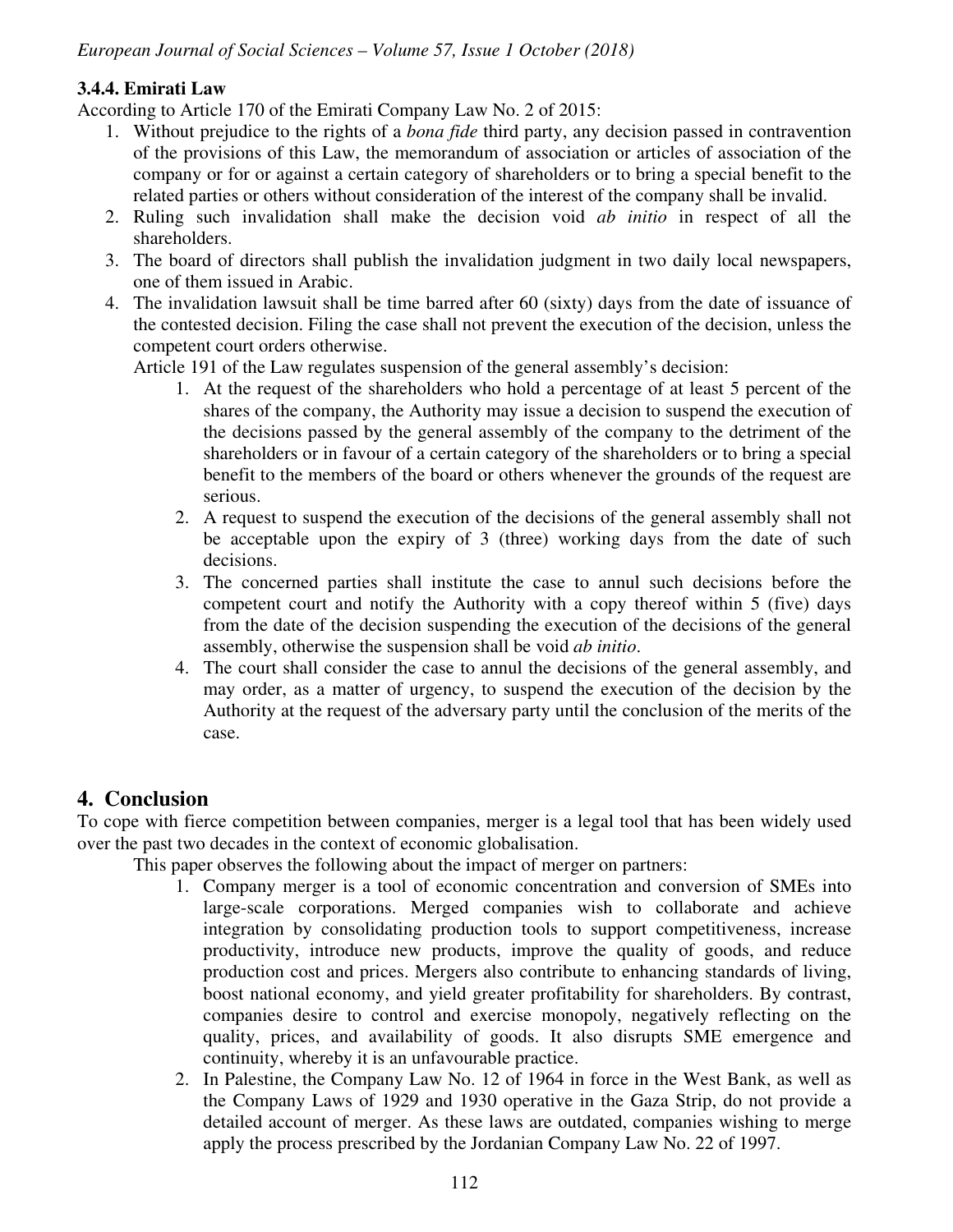- 3. According to its definition and relevant regulations, merger is of two main types: merger through absorption, and merger through consolidation.
- 4. Merger as per management intervention can be either amicable (voluntary) or compulsory (involuntary).
- 5. As a rule, the 2016 Draft Company Law restricts merger to companies of a single type. This means that merger can involve two partnerships or joint stock companies. Accordingly, two companies of different forms may not merge; e.g. a partnership (general partnership) with a joint stock company. The difference between both is substantial and affects the rights of partners or stockholders.
- 6. The 2016 Draft Company Law stipulates that "[t]he objectives of any of the companies wishing to merge must be identical or complementary". Accordingly, merger can only take place between companies with identical or complementary objectives. In this case, merger reflects a modification of the objective of the merged company. If a company wishes to merge with another of a different objective, it must, ab initio, modify its memorandum of association and articles of association based on a decision from the extraordinary general assembly for reasons to be approved by the competent management body.By contrast, the Emirati Company Law No. 2 of 2015 and Kuwait Company No. 1 of 2016 do not require that the objective of companies wishing to merge be identical or complementary.
- 7. According to the provisions of comparative laws, the merged companies' assets and liabilities which are transferred to the merging or new company are considered as contributions in kind. Hence, the value of the merged company's shares is assessed in line with the rules of valuating contributions in kind.
- 8. Comparative legislation provides two approaches to addressing partners' objection to the decision on merger, either at the merging or merged company, potential withdrawal from the company, and refunding of the value of shares.Firstly, partners' withdrawal is regulated by clear, explicit provisions, which protect the rights of shareholders, who object to the merger. This approach is embraced by, inter alia, the Egyptian, Emirati, Kuwait, and Palestinian legislators. **Secondly**, the withdrawal of objecting partners or shareholders is not regulated by, *inter alia*, the French and Jordanian legislators.

Based on these main findings, the paper recommends the following:

- 1. Competent Palestinian authorities are advised to enact modern and detailed laws and regulations, particularly on merger, which is briefly governed by outdated commercial laws in force in the West Bank and Gaza Strip. Rules and provisions of merger need to be concisely and clearly regulated, furnishing an opportunity to interested companies to proceed with merger. This holds significant positive value for the national economy.
- 2. Between 2005 and 2016, a set of regulations were developed to govern companies in general, and merger in particular. However, these were neither approved nor enforced in line with applicable Palestinian norms. Essentially, regulations should be approved and put into effect as practically as possible. Otherwise, the effective Company Law should be amended. This plays a crucial role in facilitating merger for interested companies.
- 3. In relation to valuating shares of the partners or shareholders of companies participating in merger, the researcher is of the view that more than one criterion of needs to be adopted in the valuation process. The exchange rate should not be restricted nor assessed by shareholders. The share price will eventually be a compromise between negotiating companies.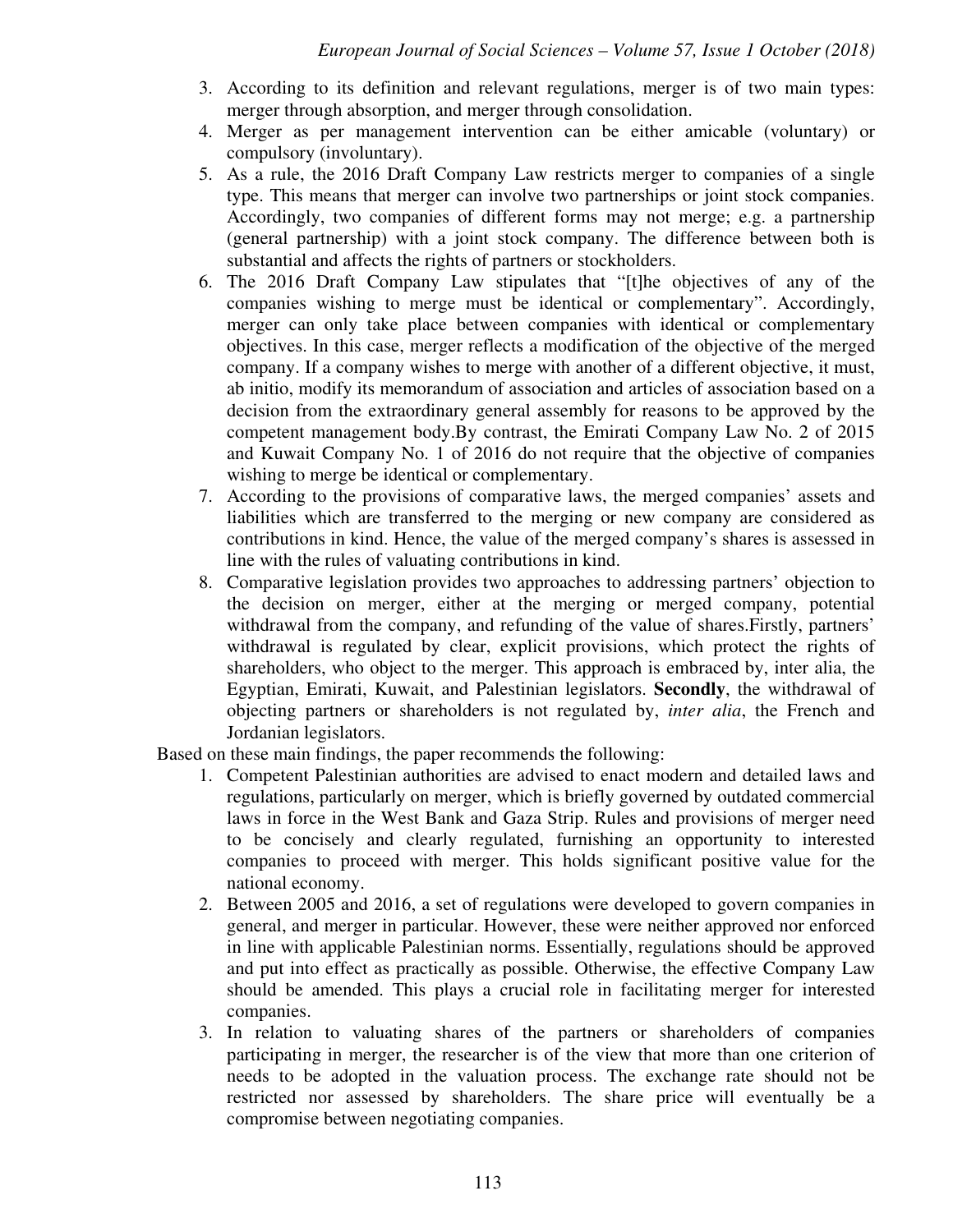- 4. In the case of merger, based on general rules, the legislator will ensure protection of the rights of the weaker shareholders to avoid domination of powerful parties.
- 5. Apart from general rules, third parties' rights which might be affected by the merger process will be identified. Merged companies will personally address all clients, assuring that acquired rights will be maintained and recognised.

# **References**

- [1] Abu Zeinah, Ahmed Abdul Wahhab Said, 2012. "The Legal Framework of the Merger of Trading Companies: A Comparative Study (Palestinian, Jordanian, and Egyptian Laws)". Ph.D. Thesis. Cairo: Cairo University.
- [2] Ahmed, Abdul Fadhil Mohammed, 2009. *Companies*. Mansoura: Dar Al-Fikrwa Al-Qanoun.
- [3] Ahmed, Mohammed Abdul Fadhil, 2009. "The Impact of Company Merger on Employment Contracts", *The Journal of Legal and Economic Research*, 45.
- [4] Al-Akkili, Aziz, 2010. "The Intermediate in Commercial Companies"(1<sup>st</sup> ed.). Amman: Dar Al-Thaqafa for Publishing and Distribution.
- [5] Al-Fayyoumi, Lina Ya'qoub, 2009. "Consequences Arising from the Merger of Joint Stock Companies" $(1<sup>st</sup>$  ed.). Beirut: Al-Halabi Legal Publications.
- [6] Al-Fiqi, Atef Mohammed, 2017. "Commercial Companies under the Egyptian Law". Cairo: Dar Al-Nahda Al-Arabia for Publishing.
- [7] Al-Jubour, Muhannad Ibrahim AliFandi, 2013. "The Legal System of Holding Companies" ( $1<sup>st</sup>$ ed.). Alexandria: Al-Maktab Al-Jami'y Al-Hadith.
- [8] Al-Masri, Hosni, 1986, "Company Merger and Split: A Comparative Study". (1<sup>st</sup> ed.). (n.p.).
- [9] Al-Qalyoubi, Smaihah, 1993. "Commercial Companies: The General Theory of Companies and Partnerships". Vol. 1. Cairo: Dar Al-Nahda Al-Arabia for Publishing.
- [10] Al-Saghir, Husam al-Din, 2016. "The Legal Framework Company Merger". (2<sup>nd</sup> ed.). Alexandria: Dar al Fikr al Arabi.
- [11] Al-Saghir, Husam al-Din, 2004. "The Legal Framework Company Merger". Alexandria: Dar al Fikr Al-Jami'i.
- [12] Al-Said, Mohammed Al-Sayyed, 1978. "Multinational Companies", Cairo: General Egyptian Book.
- [13] Al-Shimmari, Ta'imah, 1991. "Legal Aspects of the Merger of Kuwaiti Banks: A Comparative Study". *Law Journal*, Kuwait University, 15, 1.
- [14] Al-Takruri, Uthman, and Abdul Ra'oufSinnawi, 2011. "The Concise Explanation of the Commercial Law: Explanation of Law No. 12 of 1964" (4<sup>th</sup> ed.). Vol. 2. Jerusalem: Dar Al-Fikr.
- [15] Chadefux, M., 1999. "Les fusions des societies", éd. Groupe fiduciaires, Paris 10, 3 èmeéd.
- [16] Chuillon, J., 1970. "Les fusions de sociétés, recherché des réglesapplicables à L'évalution et à la remuneration des apports", JCP.
- [17] Basbous, Fayez Ismail, 2010."Merger of Public Joint stock companies and its Legal Consequences"(1<sup>st</sup>ed.). Amman: Dar Al-Thaqafa for Publishing and Distribution.
- [18] Fahim, Murad Munir, 1976. "The Principle of Worker Participation under Comparative and Egyptian Law". Alexandria: Monchaat Al Maaref.
- [19] Faut, J. P. Bouère, 1995. "Il remettreen question la pratiqueactuelle de la comptabilité des fusions". Bull. Joly.
- [20] Ismail, Mohammed Hasan, 1986. "Merger under the Jordanian Draft Company Law". *Journal of Mutah University for Research and Studies*. Vol. 1, 1.
- [21] Mayu, Maser Siddiq, 2015. "The Impact of Company Merger on Shareholder and Creditor Rights between Legal Regulation and Principles of Corporate Governance". MA Thesis. Mansoura: Mansoura University.